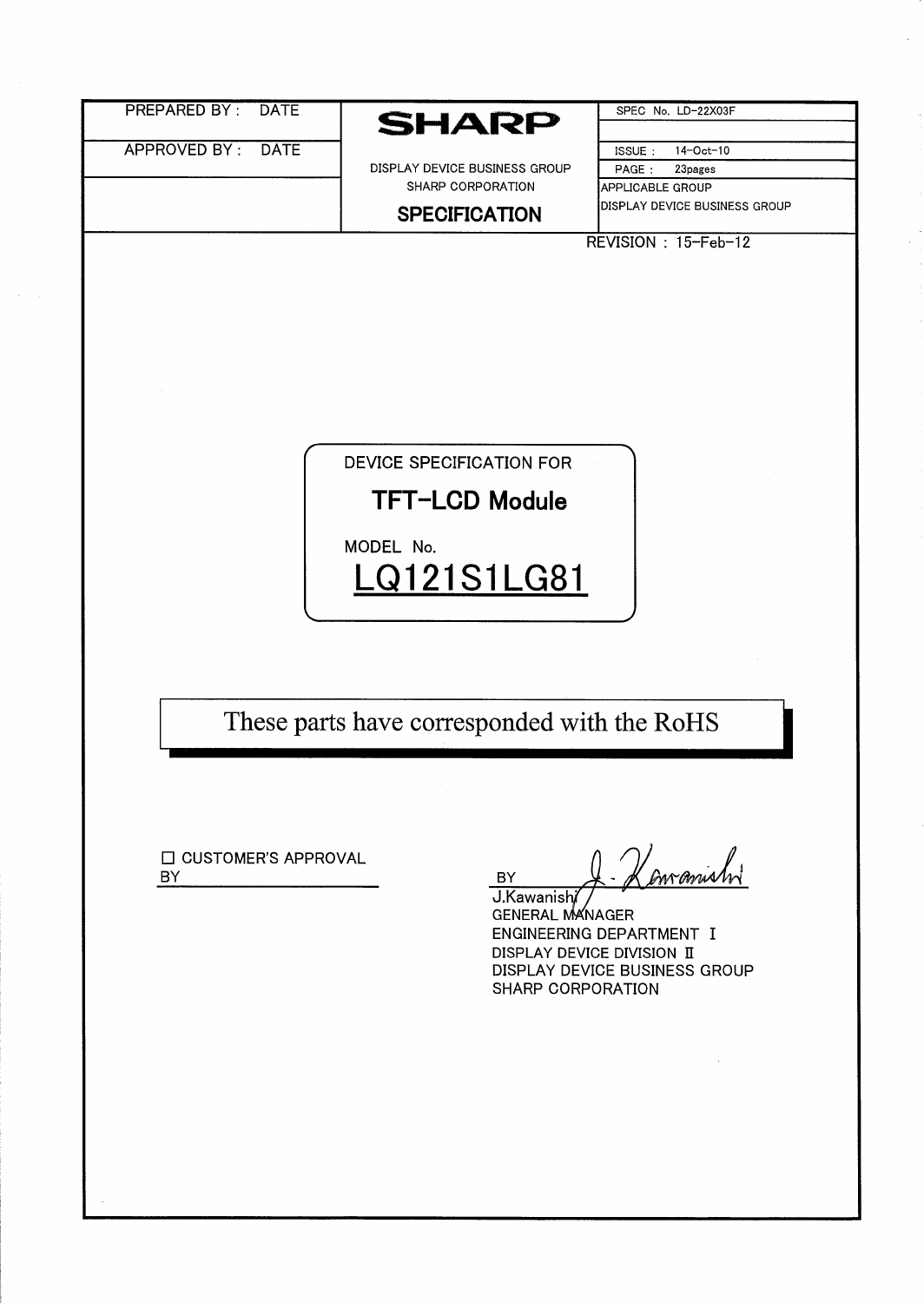# RECORDS OF REVISION

## Model No. : LQ121S1LG81

| SPEC No.  | <b>DATE</b> | <b>REVI</b><br><b>SED</b> |      |                                                                                                       |  | <b>NOTE</b><br><b>SUMMARY</b> |  |
|-----------|-------------|---------------------------|------|-------------------------------------------------------------------------------------------------------|--|-------------------------------|--|
|           |             | No                        | PAGE |                                                                                                       |  |                               |  |
| LD-22X03A | 2010/10/14  |                           |      | $\qquad \qquad -$                                                                                     |  |                               |  |
| LD-22X03B | 2010/11/24  | $\Delta$ 1                | P.2  | Error correction                                                                                      |  |                               |  |
|           |             |                           |      | $(x)$ 26 million colors $\Rightarrow$ (O) 262,144 colors                                              |  |                               |  |
|           |             |                           | P.8  | Error correction                                                                                      |  |                               |  |
|           |             |                           |      | $(x)$ Duty 0% : Min. Luminance $\Rightarrow$ (O) Duty 10%                                             |  |                               |  |
| LD-22X03C | 2011/1/12   | $\triangle$ 2             | P.7  | $\vert 0\mathrm{ms} \leq t2 \leq 20\mathrm{ms} \Rightarrow 20\mathrm{ms} \leq t2 \leq 200\mathrm{ms}$ |  |                               |  |
| LD-22X03D | 2011/1/28   | $\triangle 3$             | P.9  | "Negative" is added to remarks of "Vsync/Hsync<br>cycle".                                             |  |                               |  |
|           |             |                           | P.9  | [Note1] is added.                                                                                     |  |                               |  |
| LD-22X03E | 2011/3/11   | $\triangle 4$             |      | P.10 Positive timing of Vsync/Hsync is added.                                                         |  |                               |  |
| LD-22X03F | 2012/2/15   | $\Delta 5$                | P.6  | Error correction                                                                                      |  |                               |  |
|           |             |                           |      | $(x)$ The VCC power $\cdots \Rightarrow$ (O)The VDD power $\cdots$                                    |  |                               |  |
|           |             |                           | P.16 | (non-operating) is added to vibration test and<br>shock test.                                         |  |                               |  |
|           |             |                           |      |                                                                                                       |  |                               |  |
|           |             |                           |      |                                                                                                       |  |                               |  |
|           |             |                           |      |                                                                                                       |  |                               |  |
|           |             |                           |      |                                                                                                       |  |                               |  |
|           |             |                           |      |                                                                                                       |  |                               |  |
|           |             |                           |      |                                                                                                       |  |                               |  |
|           |             |                           |      |                                                                                                       |  |                               |  |
|           |             |                           |      |                                                                                                       |  |                               |  |
|           |             |                           |      |                                                                                                       |  |                               |  |
|           |             |                           |      |                                                                                                       |  |                               |  |
|           |             |                           |      |                                                                                                       |  |                               |  |
|           |             |                           |      |                                                                                                       |  |                               |  |
|           |             |                           |      |                                                                                                       |  |                               |  |
|           |             |                           |      |                                                                                                       |  |                               |  |
|           |             |                           |      |                                                                                                       |  |                               |  |
|           |             |                           |      |                                                                                                       |  |                               |  |
|           |             |                           |      |                                                                                                       |  |                               |  |
|           |             |                           |      |                                                                                                       |  |                               |  |
|           |             |                           |      |                                                                                                       |  |                               |  |
|           |             |                           |      |                                                                                                       |  |                               |  |
|           |             |                           |      |                                                                                                       |  |                               |  |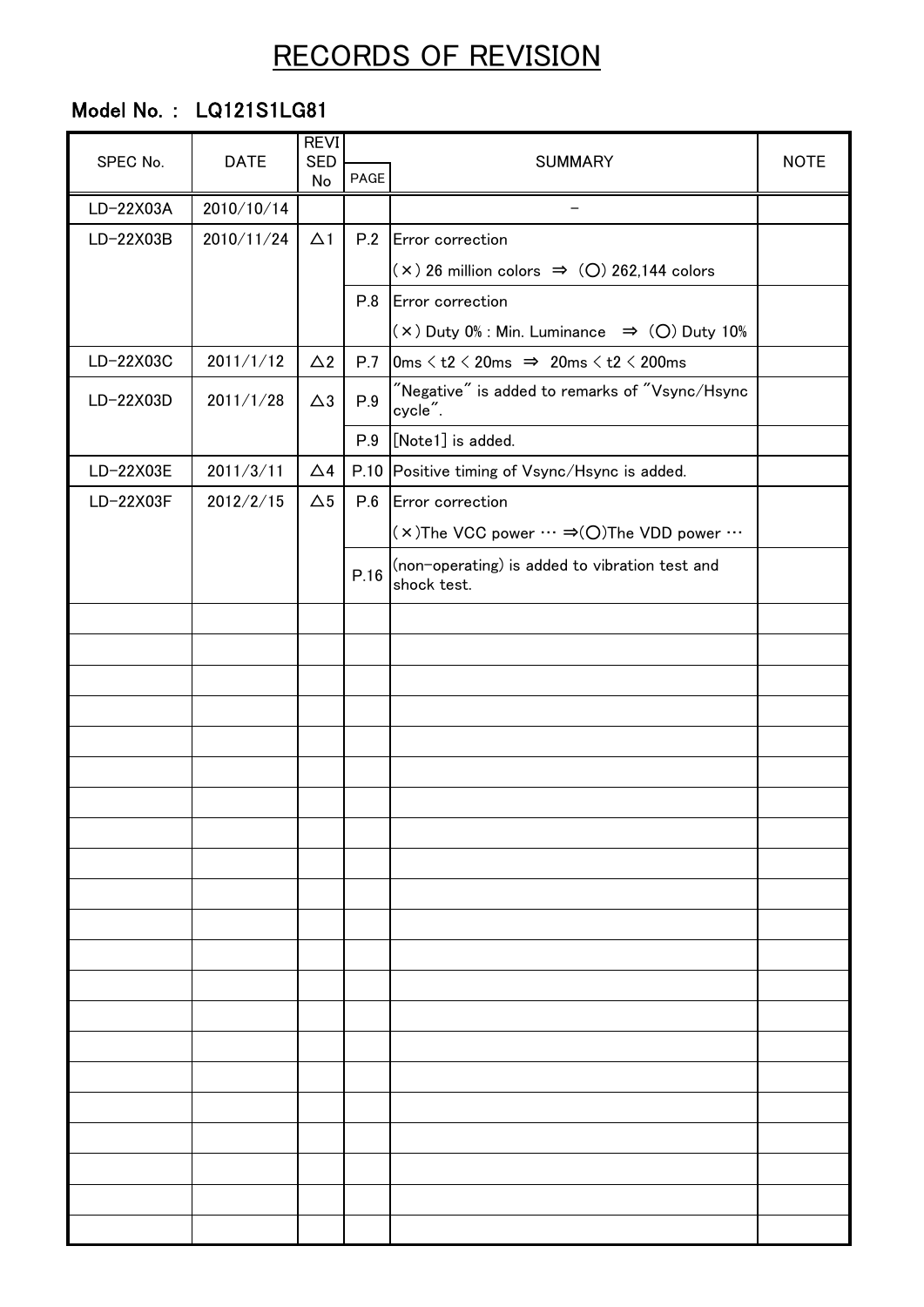### - Contents -

| No.            |                                                                                   | page           |
|----------------|-----------------------------------------------------------------------------------|----------------|
| 1              | Application                                                                       | 1              |
| $\overline{2}$ | Overview                                                                          | $\overline{2}$ |
| 3              | <b>Mechanical Specifications</b>                                                  | $\overline{2}$ |
| 4              | <b>Input Terminals</b>                                                            | 3              |
| 5              | Absolute Maximum Ratings                                                          | 6              |
| 6              | <b>Electrical Characteristics</b>                                                 | 7              |
| 7              | Timing characteristics of input signals                                           | 9              |
| 8              | Input Signals, Basic Display Colors and Gray Scale of Each Color<br>$\sim$ $\sim$ | 12             |
| 9              | <b>Optical Characteristics</b>                                                    | 13             |
| 10             | <b>Handling Precautions</b>                                                       | 15             |
| 11             | Packing form                                                                      | 16             |
| 12             |                                                                                   | 16             |
| 13             | Others                                                                            | 17             |
| 14             | Storage conditions                                                                | 18             |
| Fig.1          | <b>OUTLINE DIMENSIONS</b>                                                         | 19             |
| Fig.3          | <b>PACKING FORM</b><br>.                                                          | 20             |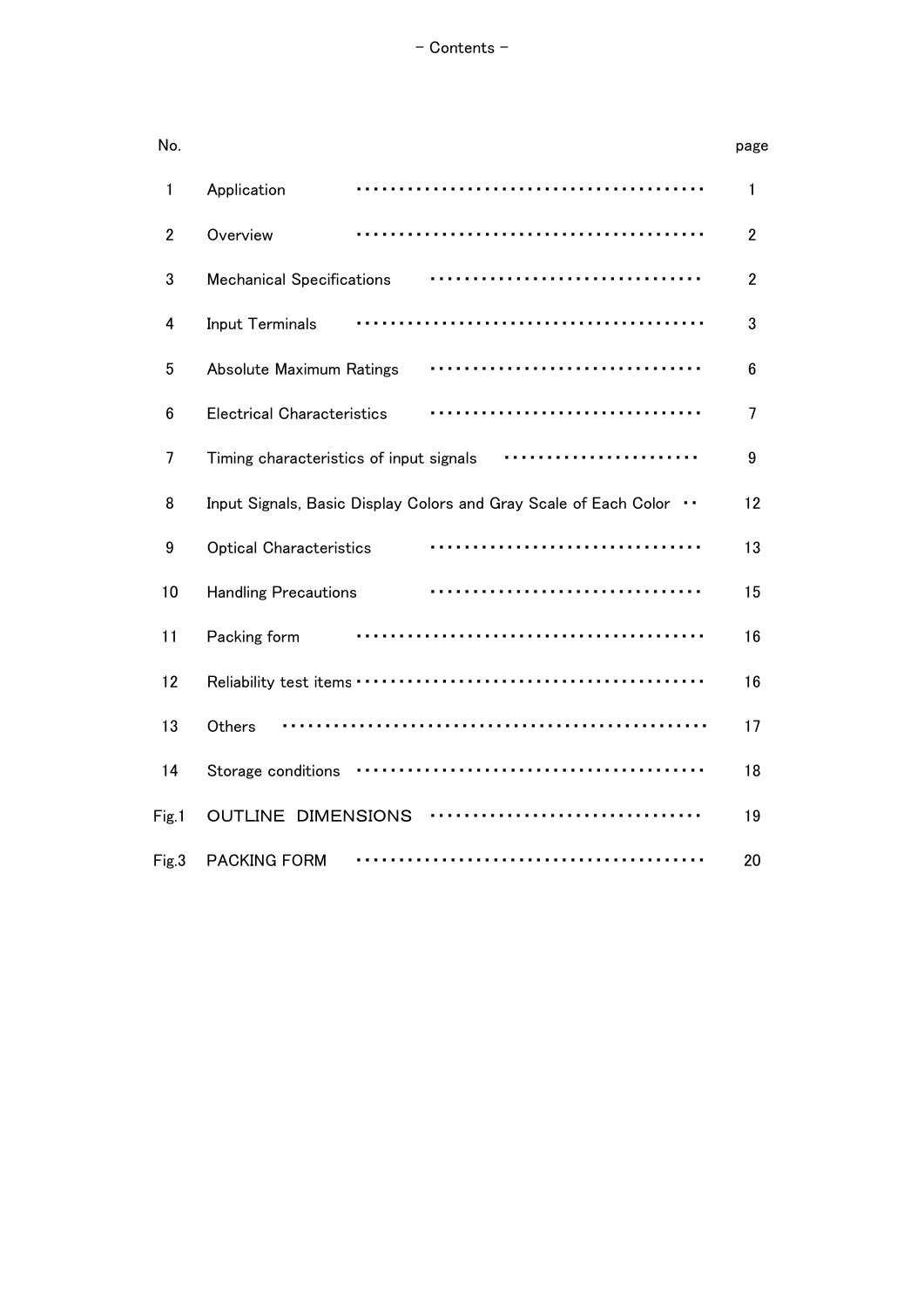### 1.Application

This specification applies to the color TFT-LCD module LQ121S1LG81.

 This specification is the proprietary product of SHARP CORPORATION ("SHARP) and include materials protected under copyright of SHARP. Do not reproduce or cause any third party to reproduce them in any form or by any means, electronic or mechanical, for any purpose, in whole or in part, without the express written permission of SHARP.

The device listed in this specification was designed and manufactured for use in general electronic equipment.

In case of using the device for applications such as control and safety equipment for transportation (controls of aircraft, trains, automobiles, etc.), rescue and security equipment and various safety related equipment which require higher reliability and safety, take into consideration that appropriate measures such as fail-safe functions and redundant system design should be taken.

Do not use the device for equipment that requires an extreme level of reliability, such as aerospace applications, telecommunication equipment (trunk lines), nuclear power control equipment and medical or other equipment for life support.

SHARP assumes no responsibility for any damage resulting from the use of the device which does not comply with the instructions and the precautions specified in this specification.

Contact and consult with a SHARP sales representative for any questions about this device.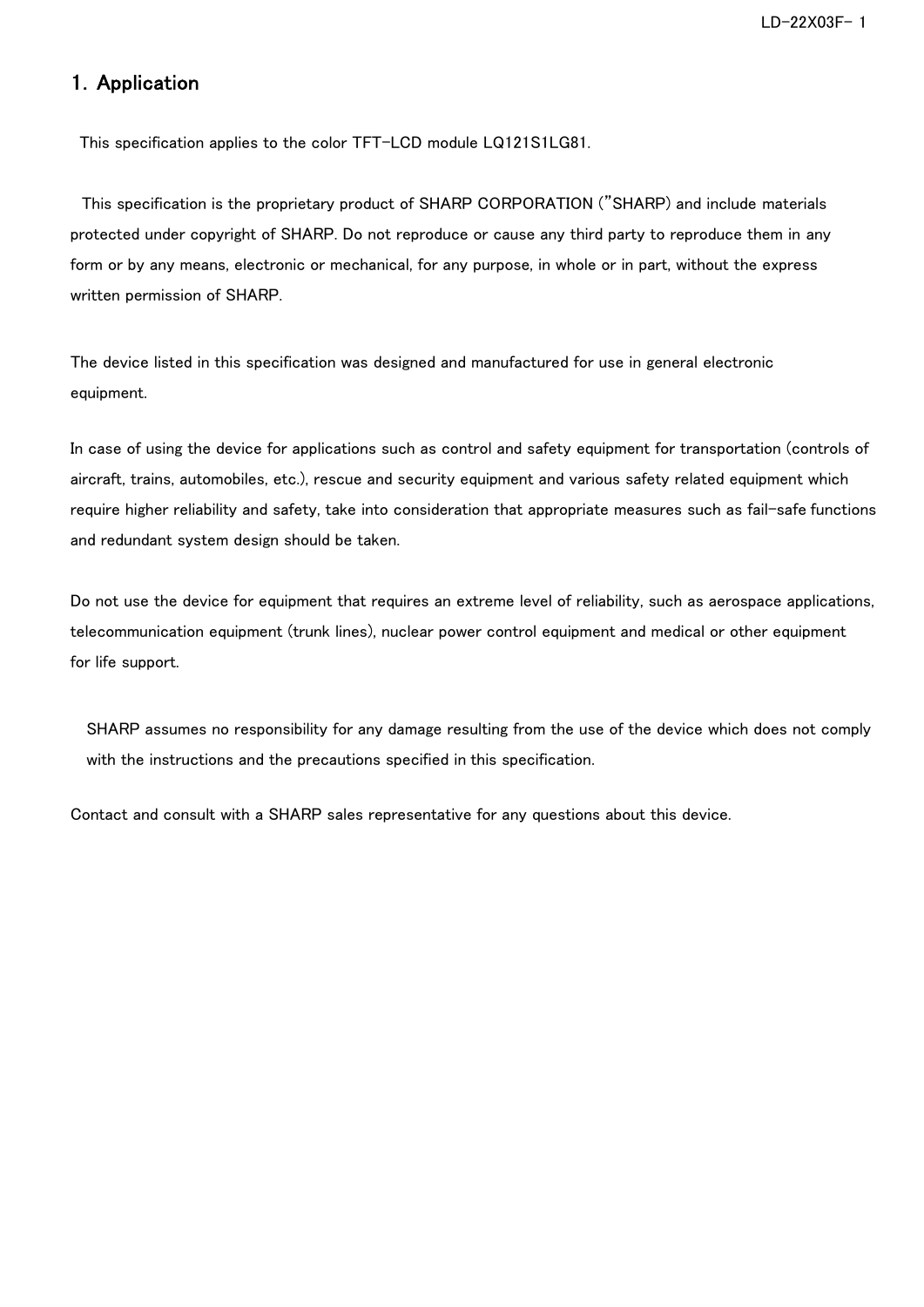### 2.Overview

 This module is a color active matrix LCD module incorporating amorphous silicon TFT (Thin Film Transistor). It is composed of a color TFT-LCD panel, driver ICs, control circuit, power supply circuit and a White-LED Backlight unit. Graphics and texts can be displayed on a  $800 \times \text{RGB} \times 600$ dots panel with about 262144 colors colors by using LVDS (Low Voltage Differential Signaling) and supplying +3.3V DC supply voltages for TFT-LCD panel driving and +12.0V DC supply voltage for backlight.  $\Delta 1$ 

The TFT-LCD panel used for this module is a high-brightness and high-contrast image.

The maximum viewing angle is in the 6o'clock direction.

The 12o'clock direction is difficult to reverse the grayscale.

The LED driver circuit is built into the module.

#### Pixel pitch Aspect ratio Pixel format Active area Display size Parameter and technical literatures 31(12.1inch)Diagonal Pixel configuration  $276.0(W) \times 209.0(H) \times 9.1(D)$ 600 Anti-glare and hard-coating 3H Normally white Surface treatment Mass Unit outline dimensions (\*1) Display mode  $246.0(H) \times 184.5(V)$  $800(H) \times 600(V)$  $(Ipixel=R+G+B$  dot) R,G,B vertical stripe  $0.3075(H) \times 0.3075(V)$ 4:3 Unit cm mm pixel mm g mm

### 3.Mechanical technical literatures

(\*1) excluding the area of the connector cover.

Outline dimensions are shown in Fig.1.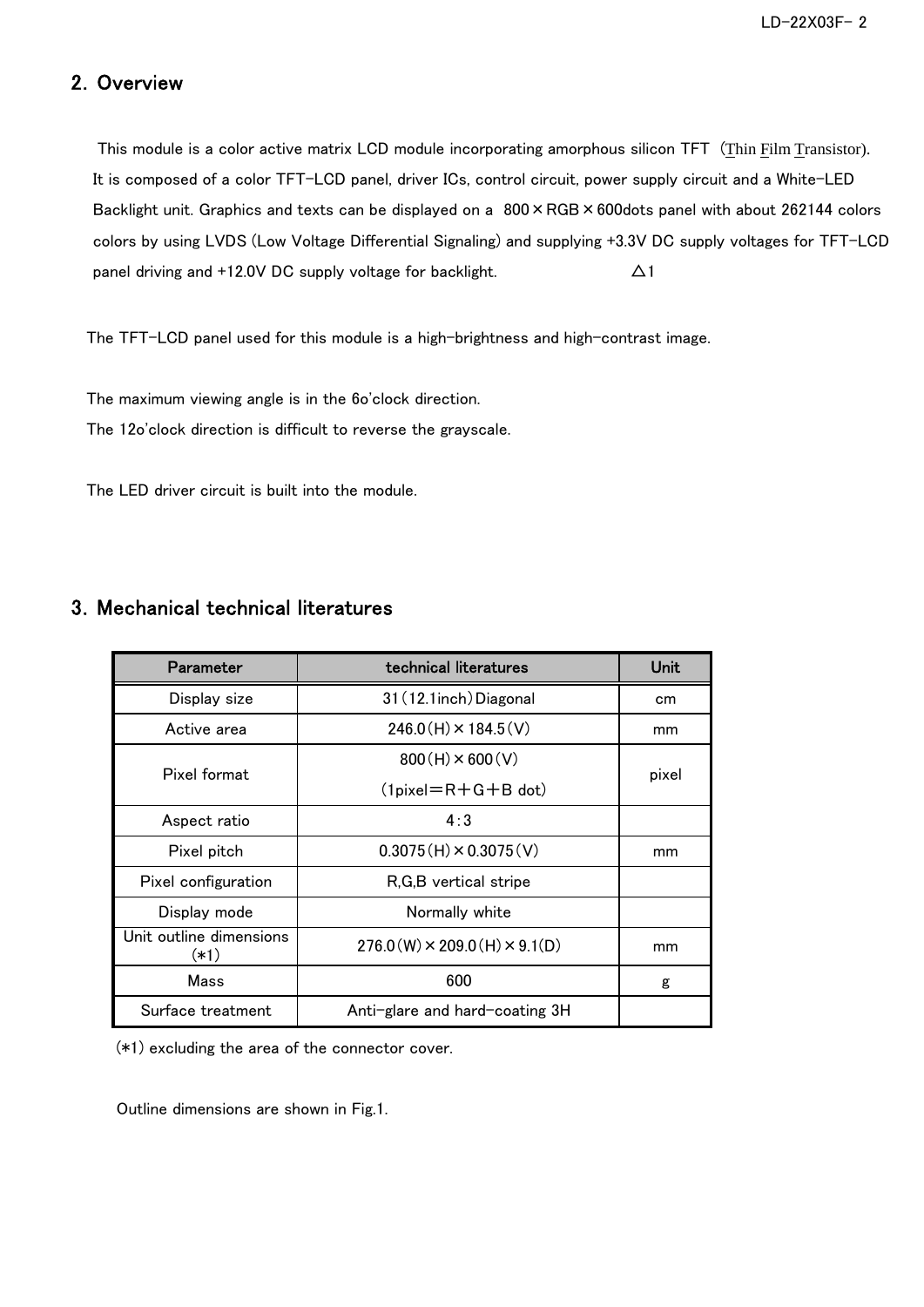## 4.Input Terminals

### 4-1.TFT-LCD panel driving

CN1(Interface signals and +3.3V power supply)

Using connectors: FI-SEB20P (Japan Aviation Electronics industry Co., Ltd.)

Corresponding connectors: FI-SE20M or FI-S20S

(Japan Aviation Electronics industry Co., Ltd.)

Using LVDS receiver: Building into cotroll IC(THC63LVDF84B(Thine electronics) or Compatible product) Corresponding LVDS transmitter:THC63LVDM83R(Thine electronics) or Compatible product

| CN <sub>1</sub> |               |                                                  |               |
|-----------------|---------------|--------------------------------------------------|---------------|
| Pin             | <b>Symbol</b> | <b>Function</b>                                  | <b>Remark</b> |
|                 | Vcc           | +3.3V Power supply                               |               |
| $\overline{2}$  | Vcc           | +3.3V Power supply                               |               |
| 3               | <b>GND</b>    | <b>GND</b>                                       |               |
| 4               | <b>GND</b>    | <b>GND</b>                                       |               |
| 5               | $RxINO-$      | LVDS receiver signal CH0 (-)                     | <b>LVDS</b>   |
| 6               | $RxINO+$      | LVDS receiver signal CH0 (+)                     | <b>LVDS</b>   |
| 7               | <b>GND</b>    | <b>GND</b>                                       |               |
| 8               | $RxIN1-$      | $\overline{\text{LVDS}}$ receiver signal CH1 (-) | <b>LVDS</b>   |
| 9               | $RxIN1+$      | LVDS receiver signal CH1 (+)                     | <b>LVDS</b>   |
| 10              | <b>GND</b>    | <b>GND</b>                                       |               |
| 11              | $RxIN2-$      | LVDS receiver signal CH2 $(-)$                   | <b>LVDS</b>   |
| 12              | $RxIN2+$      | LVDS receiver signal CH2 $(+)$                   | <b>LVDS</b>   |
| 13              | <b>GND</b>    | <b>GND</b>                                       |               |
| 14              | $CK$ $IN-$    | LVDS receiver signal CK $(-)$                    | <b>LVDS</b>   |
| 15              | CK IN+        | LVDS receiver signal $CK (+)$                    | <b>LVDS</b>   |
| 16              | <b>GND</b>    | <b>GND</b>                                       |               |
| 17              | <b>NC</b>     | Non Conection                                    |               |
| 18              | RL/UD         |                                                  | *1            |
| 19              | <b>GND</b>    | <b>GND</b>                                       |               |
| 20              | GND           | <b>GND</b>                                       |               |

 $[*1]$  RL/UD = LOW RL/UD = HIGH



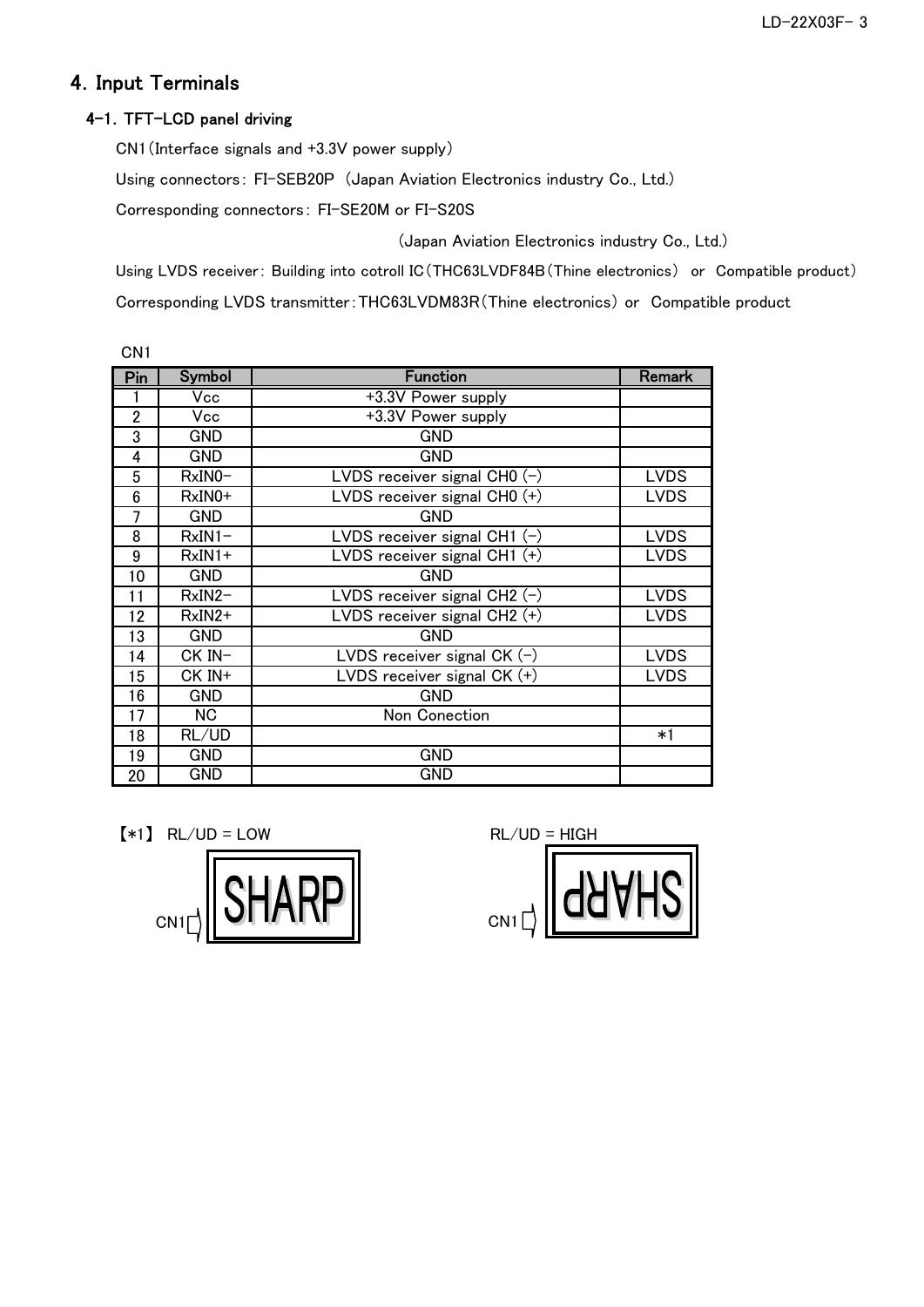

- VS:Vsync
- (DE:DATA ENABLE)

### 4-2.Interface block diagram

(Computer Side) (TFT-LCD side)

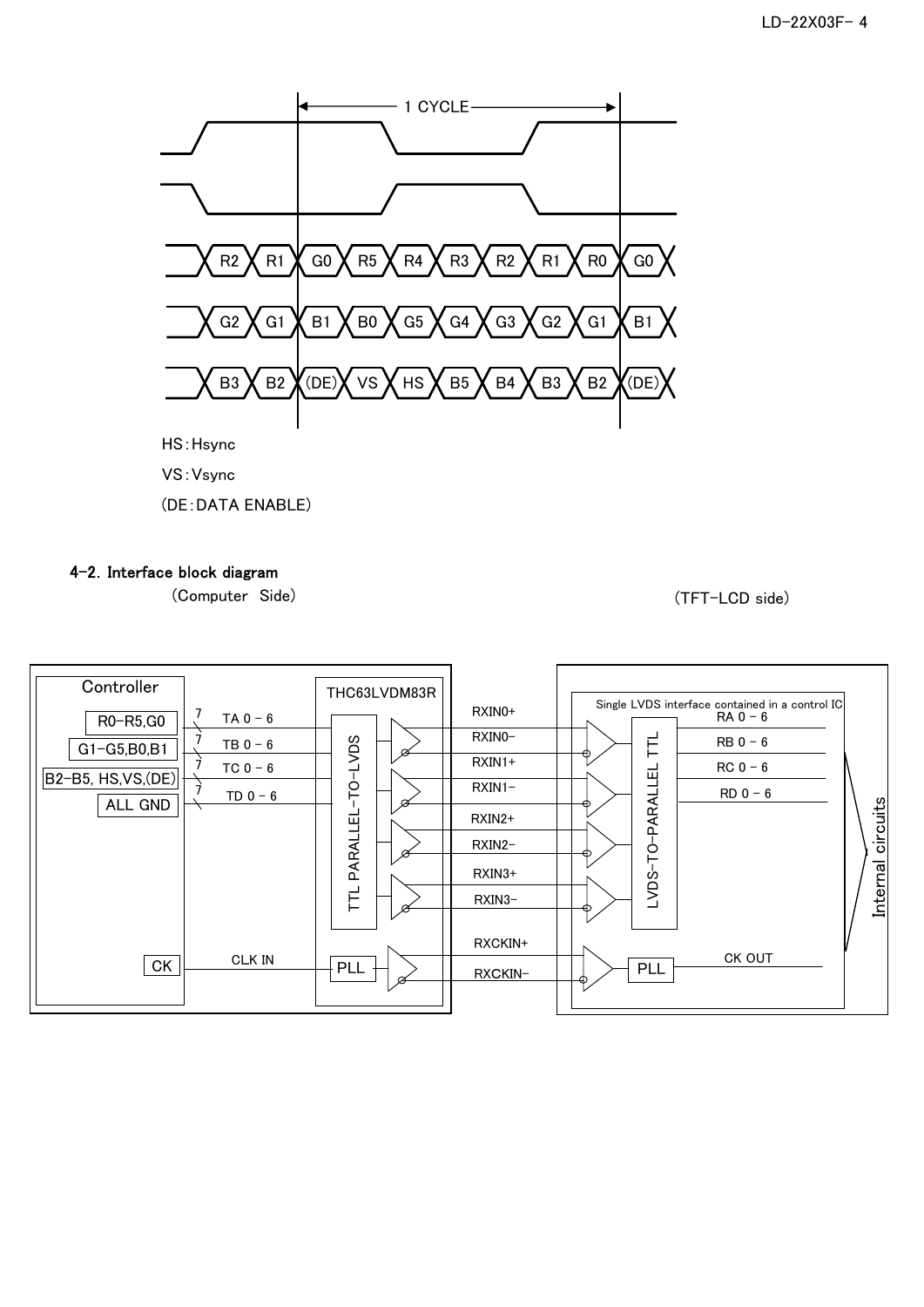### 4-3.LED backlight

LED backlight connector

| CN <sub>2</sub> | Used connector          | SM06B-SHLS-TF | (J.S.T. Mfg. Co. Ltd.)      |
|-----------------|-------------------------|---------------|-----------------------------|
|                 | Corresponding connector | SHLP-06V-S-B  | $($ J.S.T. Mfg. Co. Ltd $)$ |

| <b>Connector No.</b> | Pin No. | symbol        | function                |
|----------------------|---------|---------------|-------------------------|
| CN <sub>2</sub>      |         | VDD           | +12V power supply       |
|                      | 2       | <b>VDD</b>    | +12V power supply       |
|                      | 3       | <b>GND</b>    | <b>GND</b>              |
|                      |         | <b>GND</b>    | <b>GND</b>              |
|                      | 5       | <b>XSTABY</b> | Backlight ON/OFF signal |
|                      | 6       | VBR           | PWM signal              |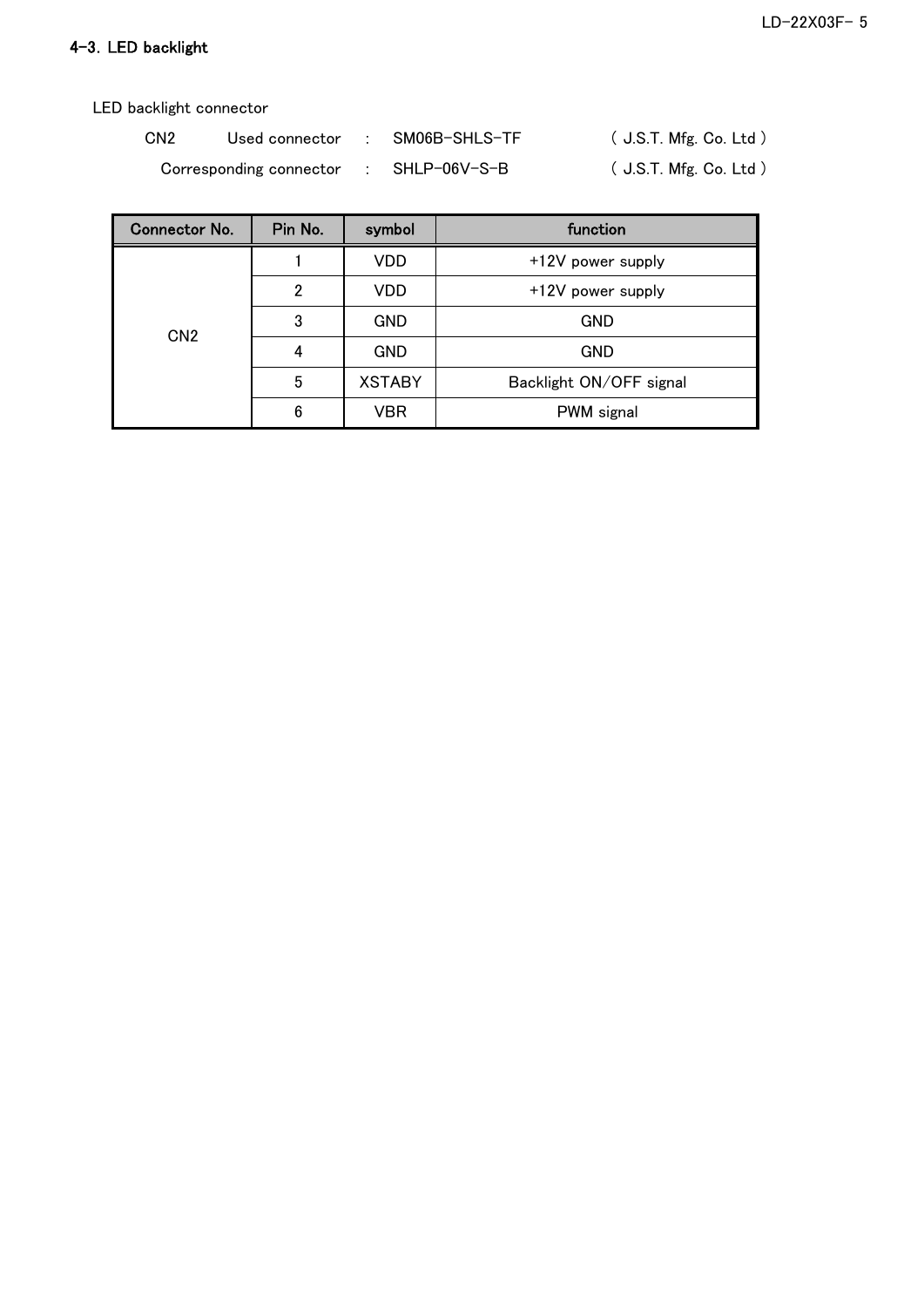## 5.Absolute Maximum Ratings

| Parameter             | Symbol                       | Condition                        | Pin<br>Ratings     |                                 | <b>Unit</b> | Remark             |
|-----------------------|------------------------------|----------------------------------|--------------------|---------------------------------|-------------|--------------------|
| Supply voltage        | Vcc                          | $Ta = 25^{\circ}C$<br><b>VCC</b> |                    | $-0.3 \sim +4.0$                | V           | $*1,2]$            |
|                       | V <sub>DD</sub>              | $Ta = 25^{\circ}C$               | <b>VDD</b>         | $-0.3 \sim +15.0$               | V           | $*1,2]$            |
|                       |                              | $Ta = 25^{\circ}C$               | $RxINi-/+$         | $-0.3 \sim$ Vcc+0.3             |             |                    |
| Input voltage         | $V_{I1}$                     |                                  | $CK IN-/+$         |                                 | V           | $i=0,1,2$          |
|                       | $V_{I2}$                     | $Ta = 25^{\circ}C$               | RL/UD              | $-0.3 \sim$ Vcc+0.3             | V           |                    |
|                       | $V_{I4}$                     | $Ta = 25^{\circ}C$               | <b>XSTABY, VBR</b> | $-0.3 \rightarrow + \text{VDD}$ | V           |                    |
| Storage temperature   | ${\mathsf T}_{\texttt{STG}}$ |                                  |                    | $-30 \sim +80$                  | $^{\circ}C$ | $\left[ *1\right]$ |
| Operating temperature | ${\mathsf T}_{\mathsf{OPA}}$ |                                  |                    | $-30 \sim +80$                  | $^{\circ}C$ | $*1,3,4]$          |

【\*1】 Humidity:95%RH Max.( Ta≦40℃ ) Note static electricity.

Maximum wet-bulb temperature at 39℃ or less. (Ta>40℃) No condensation.

【\*2】 The VCC power supply capacity must use the one of 2A or more. The VDD power supply capacity must use the one of 3A or more.  $\Delta 5$ 

- 【\*3】 There is a possibility of causing deterioration in the irregularity and others of the screen and the display fineness though the liquid crystal module doesn't arrive at destruction when using it at  $65~\sim80^{\circ}$ C. There is a possibility of causing the fineness deterioration by the prolonged use in the (high temperature) humidity environment (60% or more).
- 【\*4】 In the operating temperature item, the low temperature side is the ambient temperature regulations. The high temperature side is the panel surface temperature regulations.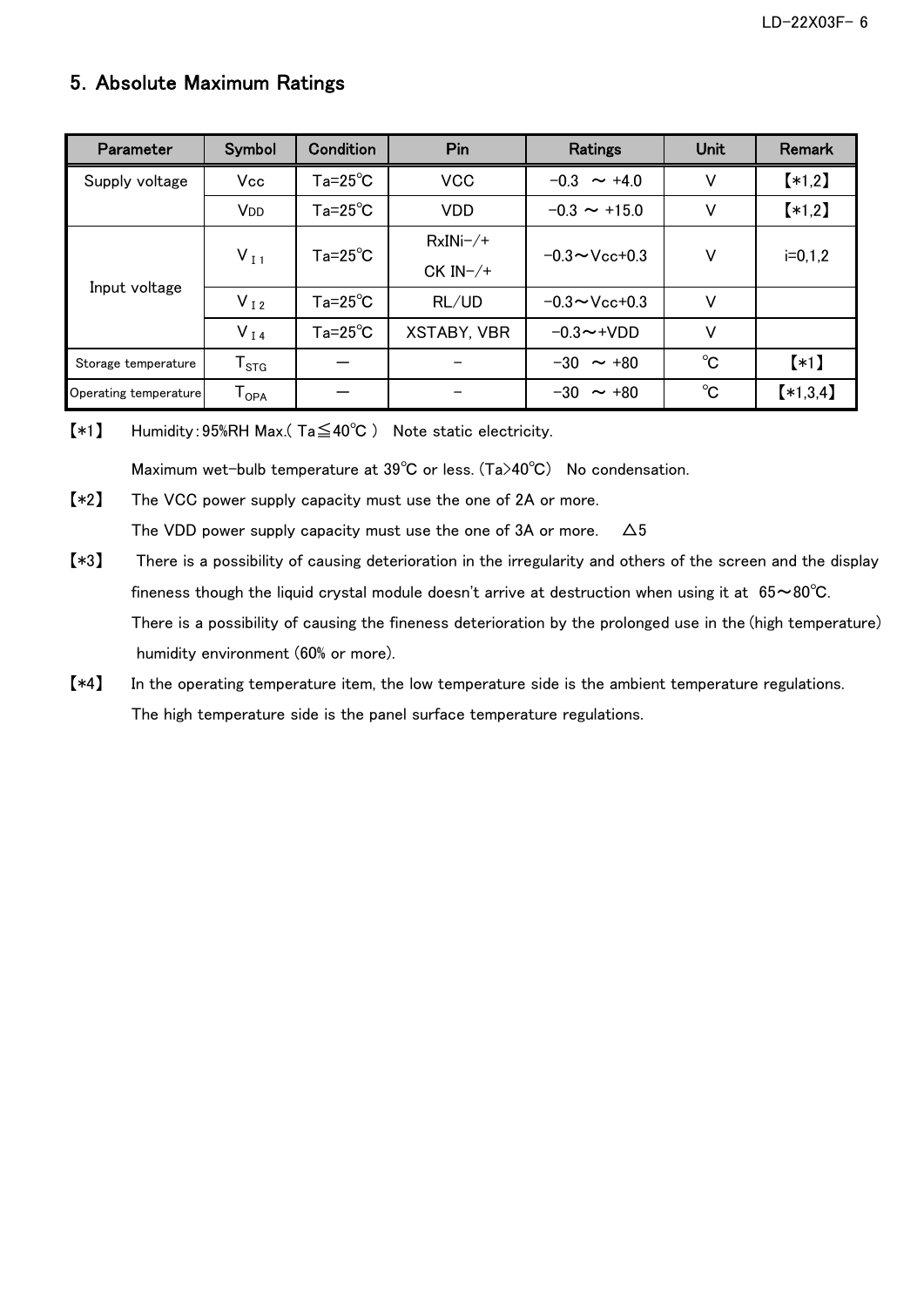### LD-22X03F- 7

## 6.Electrical Characteristics

### $6-1$ . TFT-LCD panel driving

| 71<br>ю |  |
|---------|--|
|---------|--|

| Parameter                             |             | <b>Symbol</b>              | Condition    | Min.          | Typ. | Max.          | <b>Unit</b> | <b>Remark</b>         |
|---------------------------------------|-------------|----------------------------|--------------|---------------|------|---------------|-------------|-----------------------|
| Supply voltage                        |             | $V_{\rm CC}$               |              | 3.0           | 3.3  | 3.6           | V           | $(*1)$                |
| Current dissipation                   |             | $I_{\rm CC}$               | $Vcc = 3.3V$ |               | 270  | 350           | mA          | $[*2]$                |
| Input voltage width for LVDS receiver |             | $V_{L}$                    |              | $\Omega$      |      | 2.4           | v           |                       |
| Permissive input ripple voltage       |             | $\mathsf{V}_{\mathsf{RP}}$ |              |               |      | 200           | $mV_{P-P}$  | $Vcc = 3.3V$          |
| Differential input                    | <b>High</b> | $\mathsf{V}_{\mathsf{TH}}$ |              |               |      | $V_{CM}$ +100 | mV          | $V_{CM} = +1.2V$      |
| Threshold voltage                     | Low         | $\mathsf{V}_{\mathsf{TL}}$ |              | $V_{CM}$ –100 |      |               | mV          | $*3]$                 |
| Input voltage                         |             | $\mathsf{V}_{\mathsf{IH}}$ |              | 2.1           |      |               | v           | $[*4]$                |
|                                       |             | $V_{IL}$                   |              |               |      | 0.8           | V           |                       |
|                                       |             | $I_{OH}$                   |              |               |      | 400           | $\mu$ A     | $V_{12} = +3.3V$ [*4] |
| Input reak current                    |             | $I_{\text{O}}$             |              | $-10$         |      | $+10$         | $\mu$ A     | $V_{12} = 0V$ [*4]    |
| Terminal resistor                     |             | $R_T$                      |              |               | 100  |               | Ω           | Differential input    |

### 【\*1】 On-off conditions for supply voltage



Vcc-dip conditions



|                    |  | $20 \mu s < t_1 \leq 10$ ms              |  |
|--------------------|--|------------------------------------------|--|
|                    |  | 20ms $\lt t_2 \leq 200$ ms $\triangle$ 2 |  |
|                    |  | $0 \leq t_{3} \leq 1$ s                  |  |
| 1s $\leq t_4$      |  |                                          |  |
| 500ms $\leq t_{5}$ |  |                                          |  |
| 200ms $\leq t_{6}$ |  |                                          |  |

1) Vth  $\langle V_{CC} \leq V_{min}$  $t_d \leq 10$ ms 2)  $V_{CC}$  <  $V_{th}$ 

Vcc-dip conditions should also follow the On-off conditions for supply voltage

- ENAB need not be input so that this model may drive only by the Hsync/Vsync signal.
- The relation between the data input and the backlight lighting will recommend the above-mentioned input sequence. When the backlight is turned on before the panel operates, there is a possibility of abnormally displaying. The liquid crystal module is not damaged.

### 【\*2】 Current dissipation

Typical current situation : 64-gray-bar pattern

 $($  Vcc=+3.3V, fck = 40MHz, Ta=25°C)

- $[*3]$  V<sub>CM</sub> : LVDS common mode voltage
- 【\*4】 RL/UD

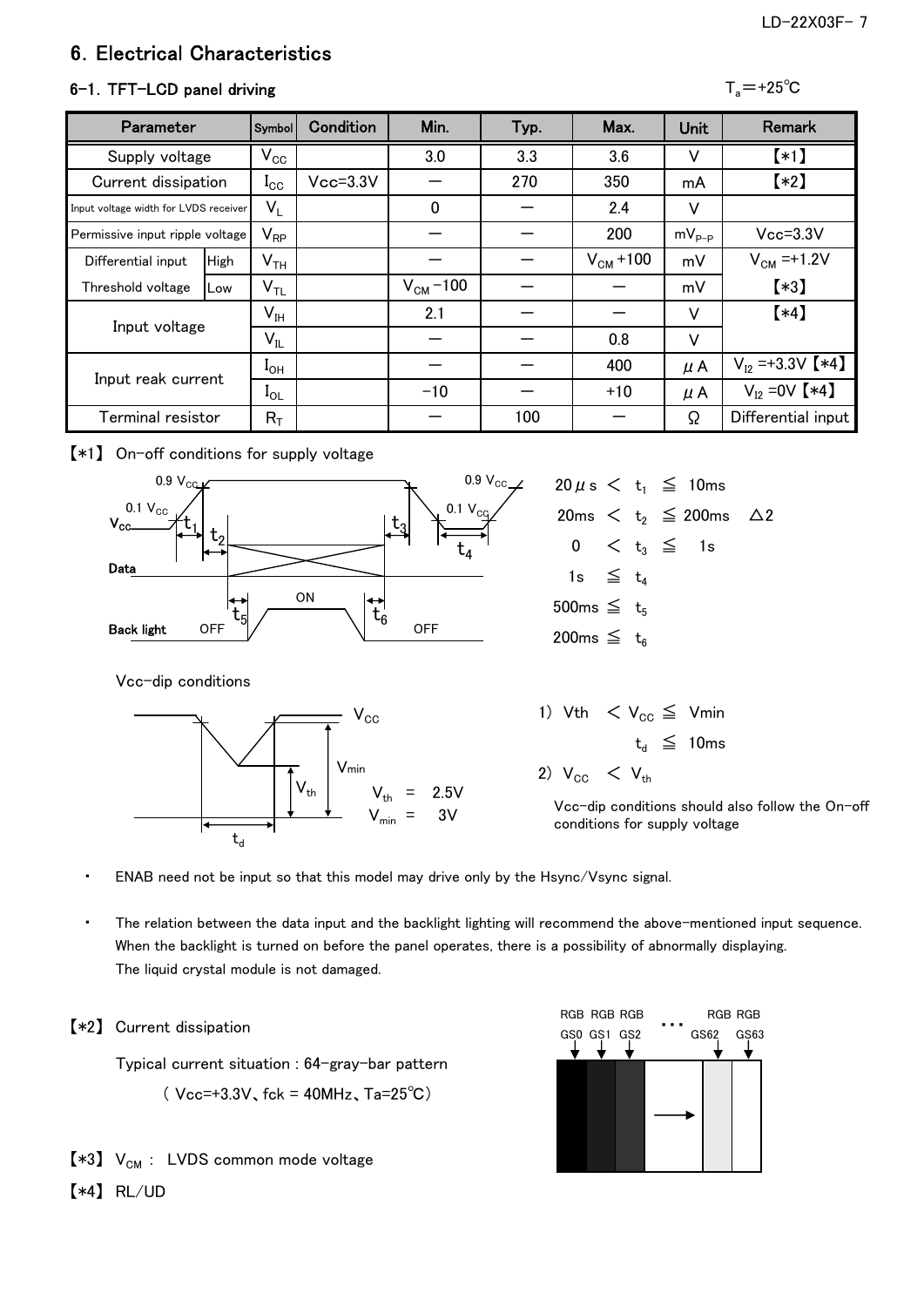### 6-2.LED backlight

| Parameter     |                                 | Symbol              | Min. | Typ.                 | Max.       | Unit              | Remark                |
|---------------|---------------------------------|---------------------|------|----------------------|------------|-------------------|-----------------------|
|               | Supply voltage                  | V <sub>DD</sub>     | 10.2 | 12.0                 | 13.8       | V                 | $(*1)$                |
|               |                                 | $_{\text{IDD1}}$    |      | 350                  | 500        | mA                | $(*2)$                |
|               | Current dissipation             | I <sub>DD2</sub>    |      |                      | 10         | $\mu$ A           |                       |
|               | Permissive input ripple voltage | VRP_BL              |      |                      | 200        | mV <sub>P-P</sub> | VDD=+12.0V            |
|               | High voltage                    | V <sub>IH</sub> BL1 | 2.4  |                      | <b>VDD</b> | V                 | $(*3)$                |
| <b>XSTABY</b> | Low voltage                     | VIL_BL1             |      |                      | 0.2        | V                 | $\left[ *3\right]$    |
| <b>VBR</b>    | High voltage                    | V <sub>IH</sub> BL2 | 2.1  |                      | <b>VDD</b> | V                 | $(*4)$                |
|               | Low voltage                     | VIL_BL <sub>2</sub> |      |                      | 0.8        | V                 | $(*4)$                |
| PWM frequency |                                 | f <sub>PWM</sub>    | 200  |                      | 1K         | Hz                | $*4,5]$               |
| PWM duty      |                                 | DPWM                | 10   |                      | 100        | %                 | $*4,5]$               |
|               | Life time                       | L                   |      | (50,000)<br>(Module) |            | h                 | [Reference]<br>$(*6)$ |

【\*1】 On-off conditions for supply voltage



【\*2】 Current dissipation

Typ. value: VDD=+12.0V, Duty=100% Max. value: VDD=+10.2V, Duty=100%

- 【\*3】 Backlight ON/OFF signal (connected by the pull-down resistor of 10kΩ)
- 【\*4】 PWM signal (connected by the pull-down resistor of 10kΩ)
- 【\*5】 PWM

 $f$ PWM =  $1/t$ 14

Duty 10% : Min. Luminance(0%:LED OFF) △1 Duty 100% : Max. Luminance Luminance changes in proportion to the duty ratio.  $(t_{13} \ge 10 \mu s)$ When the frequency slows, the display fineness might decrease.



t13

【\*6】 Luminance becomes 50% of an initial value. (Ta=25℃, PWM=100%)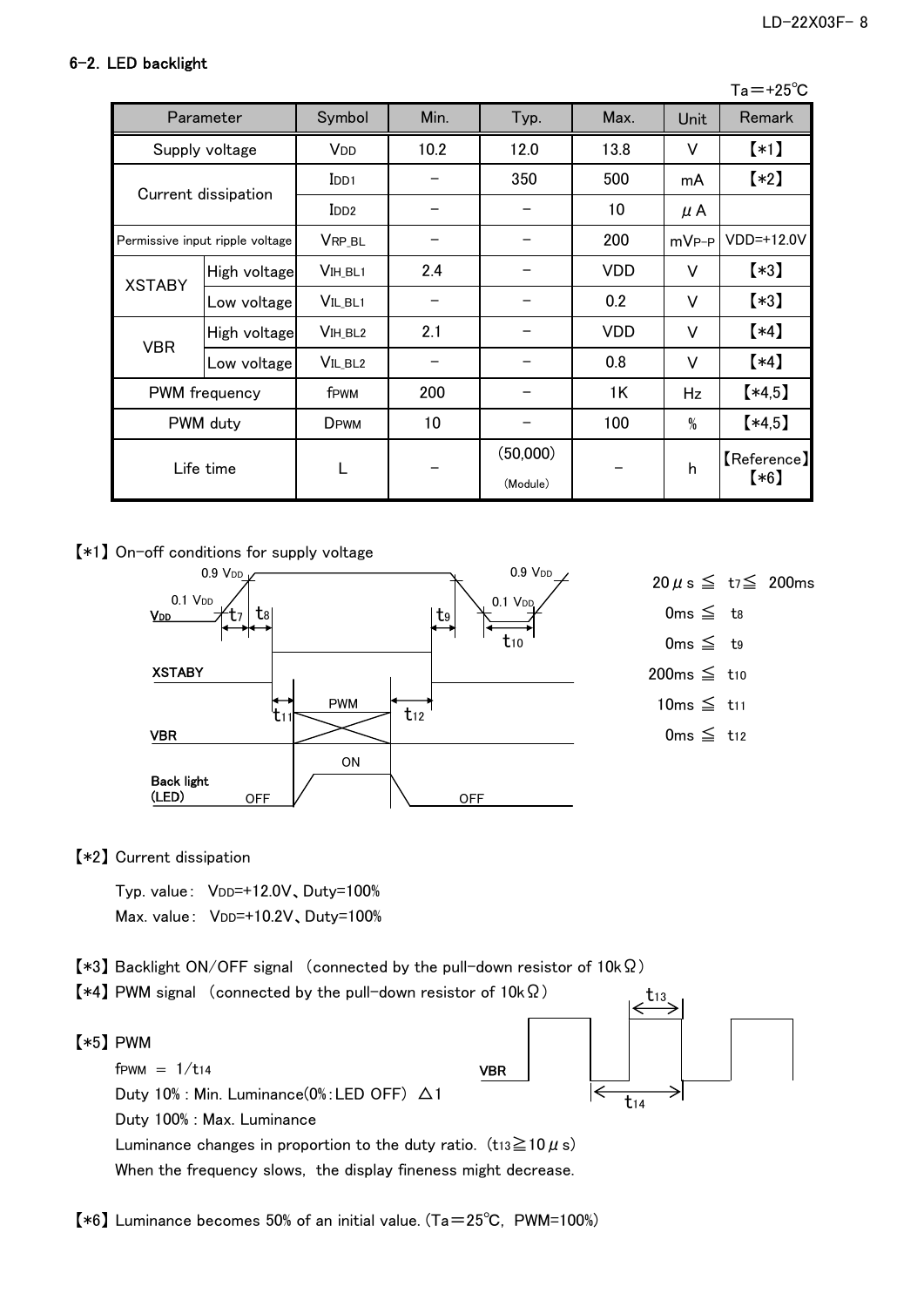## 7.Timing characteristics of input signals

### 7-1. Timing characteristics

## (Vertical Timing)

|                     | Item                                                                                                                   | Symbol                                                                                              | min            | typ                 | max            | unit       | remark   |               |
|---------------------|------------------------------------------------------------------------------------------------------------------------|-----------------------------------------------------------------------------------------------------|----------------|---------------------|----------------|------------|----------|---------------|
|                     |                                                                                                                        |                                                                                                     |                | 17.6                |                | ms         | Negative | $\triangle 3$ |
|                     | Vsync cycle                                                                                                            | <b>TVA</b>                                                                                          | 628            | 666                 | 798            | line       |          |               |
|                     | <b>Blanking period</b>                                                                                                 | <b>TVB</b>                                                                                          | 28             | 66                  |                | line       |          |               |
|                     | Vsync pulse width                                                                                                      | <b>TVC</b>                                                                                          | $\overline{2}$ | $\overline{4}$      | $6\phantom{.}$ | line       |          |               |
| Vertical            | Back porch                                                                                                             | <b>TVD</b>                                                                                          | 23             | 23                  | 23             | line       |          |               |
|                     | Vsync pulse width<br>+Back porch                                                                                       | TVC+TVD                                                                                             | 25             | 27                  | 29             | line       |          |               |
|                     | Active display area                                                                                                    | <b>TVE</b>                                                                                          | 600            | 600                 | 600            | line       |          |               |
|                     | Front porch                                                                                                            | <b>TVF</b>                                                                                          | 3              | 39                  |                | line       |          |               |
| (Horizontal Timing) |                                                                                                                        |                                                                                                     |                |                     |                |            |          |               |
|                     | Item                                                                                                                   | Symbol                                                                                              | min            | typ                 | max            | unit       | remark   |               |
|                     |                                                                                                                        |                                                                                                     | 21             | 26.4                | 40             | $\mu$ s    | Negative | $\triangle 3$ |
|                     | Hsync cycle                                                                                                            | <b>THA</b>                                                                                          | 832            | 1056                | 1395           | clock      |          |               |
|                     | <b>Blanking period</b>                                                                                                 | <b>THB</b>                                                                                          | 40             | 256                 |                | clock      |          |               |
| Horizontal          | Hsync pulse width                                                                                                      | <b>THC</b>                                                                                          | $\overline{2}$ | 128                 | 200            | clock      |          |               |
|                     | Back porch                                                                                                             | <b>THD</b>                                                                                          | 88             | 88                  | 88             | clock      |          |               |
|                     | Active display area                                                                                                    | <b>THE</b>                                                                                          | 800            | 800                 | 800            | clock      |          |               |
|                     | Front porch                                                                                                            | <b>THF</b>                                                                                          | 0              | 40                  | —              | clock      |          |               |
| (Clock Timing)      |                                                                                                                        |                                                                                                     |                |                     |                |            |          |               |
|                     | Item                                                                                                                   | <b>Symbol</b>                                                                                       | min            | typ                 | max            | unit       | remark   |               |
| Clock               | Frequency                                                                                                              | 1/Tc                                                                                                | 35             | 40                  | 42             | <b>MHz</b> | [Note1]  |               |
|                     | [Note1] In case of lower frequency, the deterioration of display quality, flicker etc., may be occurred. $\triangle 3$ |                                                                                                     |                |                     |                |            |          |               |
|                     | (Hsync-Vsync Phase difference)                                                                                         |                                                                                                     |                |                     |                |            |          |               |
|                     | Item                                                                                                                   | Symbol                                                                                              | min            | typ                 | max            | unit       | remark   |               |
|                     | Hsync-Vsync Phase difference                                                                                           | <b>THV</b>                                                                                          | 1              |                     | THA-THC        | clock      |          |               |
| (Display position)  |                                                                                                                        |                                                                                                     |                |                     |                |            |          |               |
|                     | Item                                                                                                                   | Symbol                                                                                              | start          |                     | end            | unit       | remark   |               |
| Vertical            | rising edge of Vsync                                                                                                   |                                                                                                     | 24             |                     | 623            | line       |          |               |
| Horizontal          | rising edge of Hsync                                                                                                   |                                                                                                     | 89             |                     | 888            | clock      |          |               |
|                     | Data signal<br>Hsync/Vsync<br>signal                                                                                   | $\leftarrow$ C $\rightarrow$ $\leftarrow$ D $\leftarrow$ $\leftarrow$ $\rightarrow$ E $\rightarrow$ |                | $\longrightarrow F$ | $- B$ .        |            |          |               |

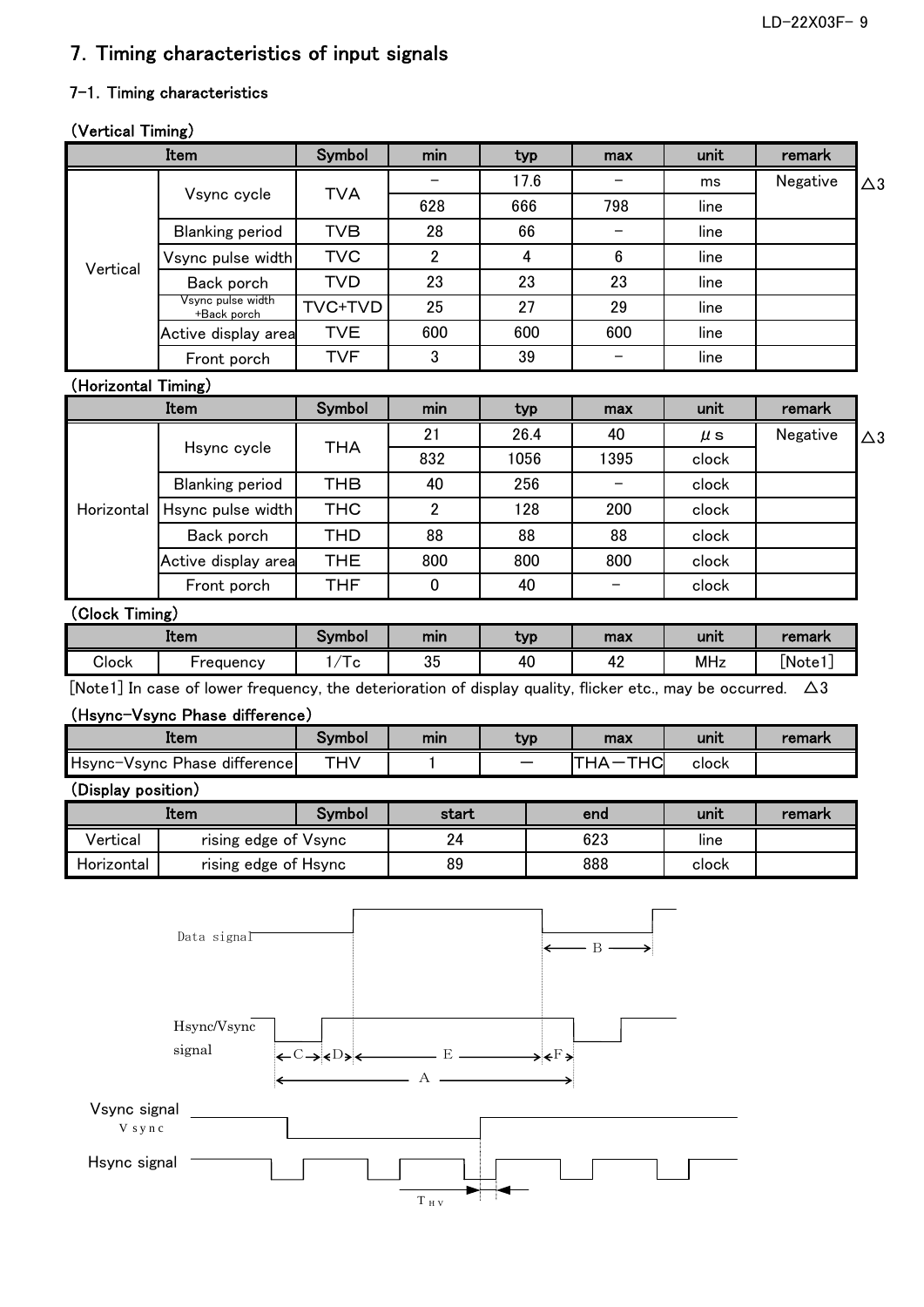## $\mathbb{\mathsf{X}}$ Vsync、Hsync = Positive  $\Delta 4$

### (Note: Please do not put a noise into Hsync and Vsync.)

### (Vertical Timing)

|          | Item                   | Symbol     | . .<br>min | typ        | max        | unit | remark   |
|----------|------------------------|------------|------------|------------|------------|------|----------|
|          |                        | <b>TVA</b> |            | 17.6       |            | ms   | Positive |
|          | Vsync cycle            |            | 628        | 666        | 798        | line |          |
|          | <b>Blanking period</b> | <b>TVB</b> | 28         | 66         |            | line |          |
| Vertical | Vsync pulse width      | <b>TVC</b> | 2          |            |            | line |          |
|          | Back porch             | TVD        | $23 - TVC$ | $23 - TVC$ | $23 - TVC$ | line |          |
|          | Active display area    | TVE        | 600        | 600        | 600        | line |          |
|          | Front porch            | <b>TVF</b> | 3          | 43         |            | line |          |

### (Horizontal Timing)

|            | Item                   | Symbol     | min            | typ    | max    | unit    | remark   |  |  |  |
|------------|------------------------|------------|----------------|--------|--------|---------|----------|--|--|--|
| Horizontal |                        | <b>THA</b> | 21             | 26.4   | 40     | $\mu$ s | Positive |  |  |  |
|            | Hsync cycle            |            | 832            | 1056   | 1395   | clock   |          |  |  |  |
|            | <b>Blanking period</b> | THB        | 40             | 256    |        | clock   |          |  |  |  |
|            | Hsync pulse width      | <b>THC</b> | $\overline{2}$ |        |        | clock   |          |  |  |  |
|            | Back porch             | THD        | 88-THC         | 88-THC | 88-THC | clock   |          |  |  |  |
|            | Active display area    | THE.       | 800            | 800    | 800    | clock   |          |  |  |  |
|            | Front porch            | <b>THF</b> | $\Omega$       | 168    |        | clock   |          |  |  |  |
|            | (Clock Timing)         |            |                |        |        |         |          |  |  |  |
|            | Item                   | Symbol     | min            | typ    | max    | unit    | remark   |  |  |  |

|          | item                                              | OVMDOI | mın                                 | TVI                                                           | max                                     | unıt | remark |
|----------|---------------------------------------------------|--------|-------------------------------------|---------------------------------------------------------------|-----------------------------------------|------|--------|
| Clock    | ·reauencv                                         | v      | OE.<br>ັບປ                          | 40                                                            | $\sim$<br>. .                           | MHz  | Note : |
| . .<br>. | ___<br><b>Contract Contract Contract Contract</b> |        | the contract of the contract of the | the company's company's com-<br>the control of the control of | the property of the control of the con- |      |        |

[Note1] In case of lower frequency, the deterioration of display quality, flicker etc., may be occurred.

### (Hsync-Vsync Phase difference)

| Item                                      | ivmbol     | mın | typ | max                                    | unıt  | remark |
|-------------------------------------------|------------|-----|-----|----------------------------------------|-------|--------|
| difference<br>Hsync-Vsync<br><b>Phase</b> | <b>THV</b> |     | –   | <b>TIIO</b><br>$\lambda$<br>$\sqrt{2}$ | clock |        |

### (Display position)

|            | Item                 | Svmbol | start | end | unit  | remark |
|------------|----------------------|--------|-------|-----|-------|--------|
| Vertical   | rising edge of Vsync |        | 24    | 623 | line  |        |
| Horizontal | rising edge of Hsync |        | 89    | 888 | clock |        |

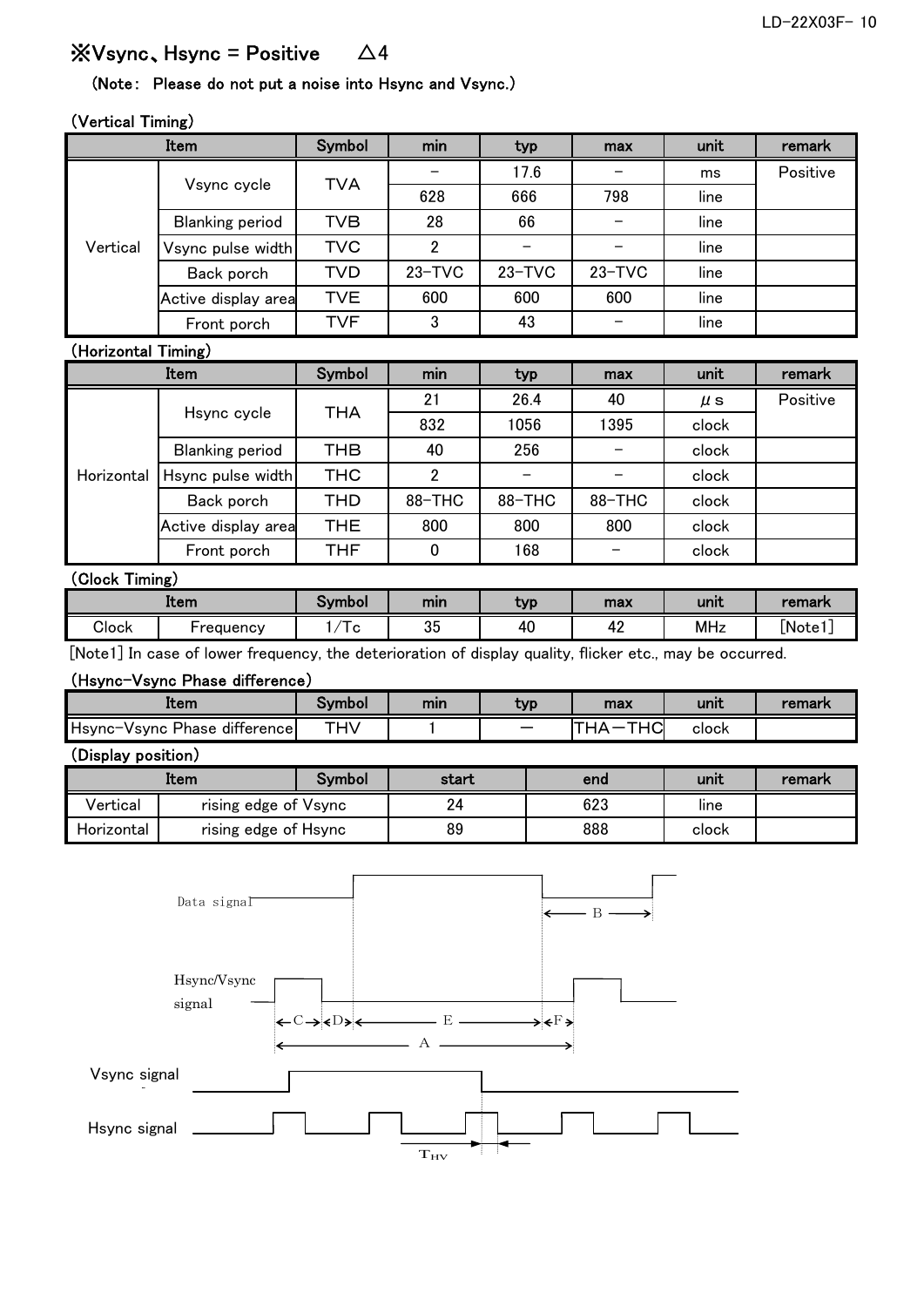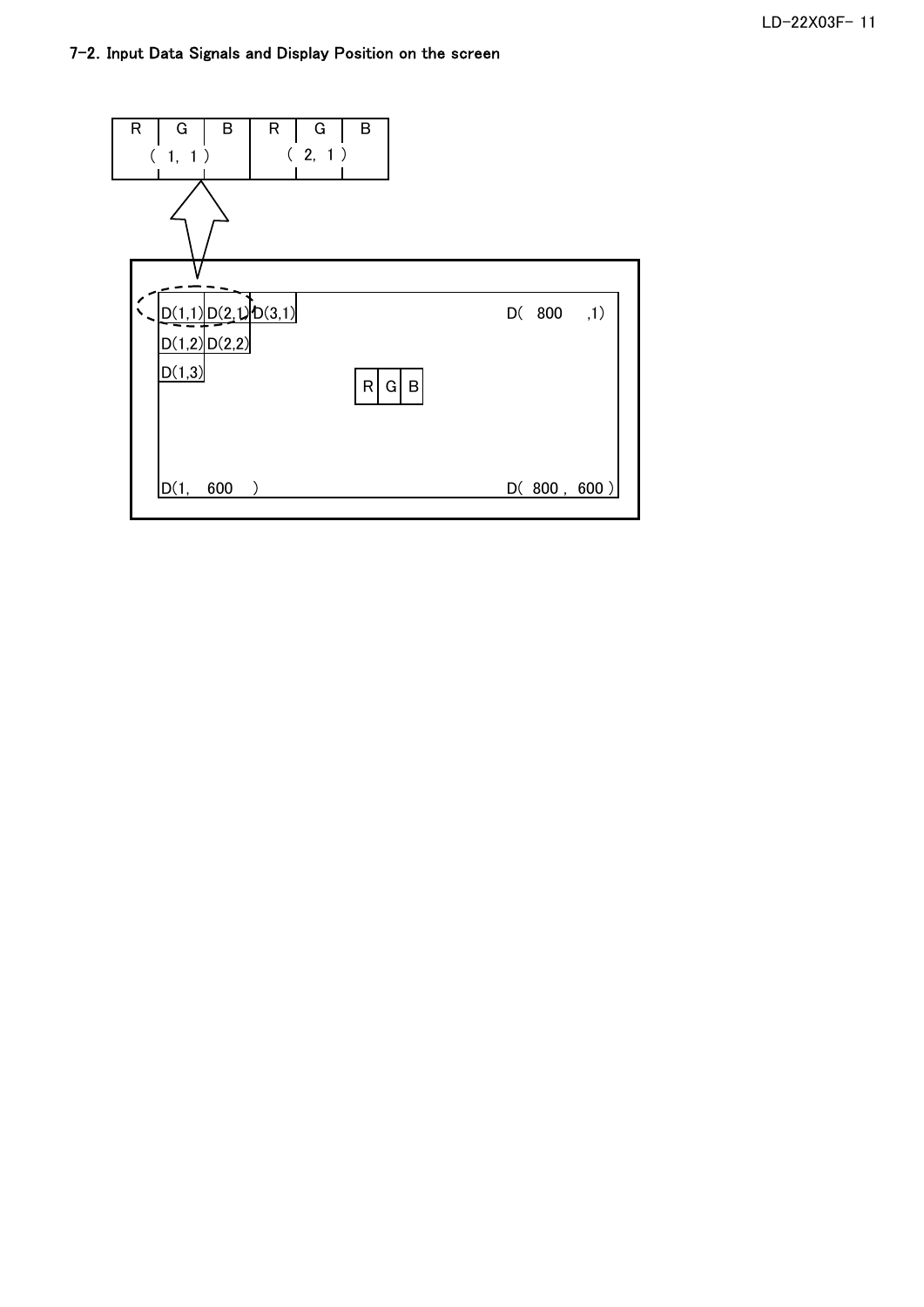|                    | Colors &        |                 |                |             |                |                |             |           |                |                | Data signal    |                |              |              |                |              |                |                |           |                |
|--------------------|-----------------|-----------------|----------------|-------------|----------------|----------------|-------------|-----------|----------------|----------------|----------------|----------------|--------------|--------------|----------------|--------------|----------------|----------------|-----------|----------------|
|                    | Gray scale      | GrayScale       | R <sub>0</sub> | R1          | R <sub>2</sub> | R <sub>3</sub> | R4          | R5        | G <sub>0</sub> | G <sub>1</sub> | G <sub>2</sub> | G <sub>3</sub> | G4           | G5           | B <sub>0</sub> | B1           | B <sub>2</sub> | B <sub>3</sub> | <b>B4</b> | B <sub>5</sub> |
|                    | <b>Black</b>    | —               | 0              | 0           | $\pmb{0}$      | 0              | $\mathbf 0$ | 0         | $\pmb{0}$      | 0              | $\pmb{0}$      | 0              | 0            | 0            | 0              | 0            | 0              | 0              | 0         | 0              |
|                    | Blue            | —               | 0              | 0           | 0              | 0              | 0           | 0         | 0              | 0              | 0              | 0              | 0            | 0            | 1              | 1            | 1              | 1              | 1         | 1              |
|                    | Green           | —               | 0              | 0           | 0              | 0              | 0           | 0         | 1              | 1              | 1              | 1              | 1            | 1            | 0              | 0            | 0              | 0              | 0         | 0              |
| Basic Color        | Cyan            | —               | 0              | 0           | 0              | 0              | 0           | 0         | 1              | 1              | 1              | 1              | 1            | 1            | 1              | 1            | 1              | 1              | 1         | 1              |
|                    | Red             | —               | 1              | 1           | 1              | 1              | 1           | 1         | 0              | 0              | $\mathbf 0$    | 0              | 0            | 0            | 0              | 0            | 0              | 0              | 0         | 0              |
|                    | Magenta         | —               | 1              | 1           | 1              | 1              | 1           | 1         | $\pmb{0}$      | 0              | 0              | 0              | 0            | 0            | 1              | $\mathbf{1}$ | 1              | 1              | 1         | 1              |
|                    | Yellow          | —               | 1              | 1           | 1              | 1              | 1           | 1         | 1              | 1              | 1              | 1              | 1            | $\mathbf{1}$ | 0              | 0            | 0              | 0              | 0         | 0              |
|                    | White           | —               | 1              | 1           | 1              | 1              | 1           | 1         | 1              | 1              | 1              | 1              | 1            | 1            | 1              | 1            | 1              | 1              | 1         | 1              |
|                    | <b>Black</b>    | GS <sub>0</sub> | 0              | 0           | 0              | 0              | 0           | 0         | 0              | 0              | 0              | 0              | 0            | 0            | 0              | 0            | 0              | 0              | 0         | 0              |
|                    | ↑               | GS1             | 1              | 0           | 0              | 0              | 0           | 0         | 0              | 0              | 0              | 0              | 0            | 0            | 0              | 0            | 0              | 0              | 0         | 0              |
|                    | Darker          | GS <sub>2</sub> | 0              | 1           | 0              | 0              | 0           | 0         | 0              | 0              | $\pmb{0}$      | 0              | 0            | 0            | 0              | 0            | 0              | 0              | 0         | 0              |
|                    | ↑               | ↓               |                |             |                |                |             |           |                |                |                |                |              |              |                |              |                |                |           |                |
| Gray Scale of Red  | t               | ↓               |                |             |                |                |             |           |                |                |                |                |              |              |                |              |                |                |           |                |
|                    | <b>Brighter</b> | GS61            | 1              | 0           | 1              | 1              | 1           | 1         | $\pmb{0}$      | $\pmb{0}$      | $\pmb{0}$      | 0              | 0            | 0            | 0              | 0            | $\pmb{0}$      | 0              | 0         | 0              |
|                    | $\downarrow$    | GS62            | 0              | 1           | 1              | 1              | 1           | 1         | 0              | 0              | 0              | 0              | 0            | 0            | 0              | 0            | 0              | 0              | 0         | 0              |
|                    | Red             | GS63            | 1              | 1           | 1              | 1              | 1           | 1         | $\mathbf 0$    | 0              | 0              | 0              | 0            | 0            | 0              | 0            | 0              | 0              | 0         | 0              |
|                    | <b>Black</b>    | GS0             | 0              | 0           | 0              | 0              | 0           | 0         | $\pmb{0}$      | 0              | 0              | 0              | 0            | 0            | 0              | 0            | 0              | 0              | 0         | 0              |
|                    | ↑               | GS1             | $\pmb{0}$      | 0           | $\mathbf 0$    | 0              | $\mathbf 0$ | 0         | 1              | 0              | 0              | 0              | 0            | 0            | 0              | 0            | 0              | $\pmb{0}$      | 0         | 0              |
| Scale of Green     | Darker          | GS <sub>2</sub> | $\mathbf 0$    | 0           | $\pmb{0}$      | 0              | 0           | 0         | $\mathbf 0$    | $\mathbf{1}$   | $\pmb{0}$      | 0              | $\mathbf 0$  | 0            | $\pmb{0}$      | 0            | 0              | 0              | 0         | 0              |
|                    | ↑               | ↓               |                |             |                |                |             |           |                |                |                |                |              |              |                |              |                |                |           |                |
|                    | ţ               | ↓               |                |             |                |                |             |           |                |                |                |                |              |              |                |              |                |                |           |                |
| Gray               | <b>Brighter</b> | GS61            | 0              | 0           | 0              | 0              | 0           | 0         | 1              | 0              | 1              | 1              | 1            | 1            | 0              | 0            | 0              | 0              | 0         | 0              |
|                    | $\downarrow$    | GS62            | 0              | 0           | 0              | 0              | $\pmb{0}$   | $\pmb{0}$ | $\pmb{0}$      | 1              | 1              | 1              | 1            | 1            | 0              | 0            | 0              | $\pmb{0}$      | 0         | 0              |
|                    | Green           | GS63            | 0              | 0           | $\pmb{0}$      | 0              | $\pmb{0}$   | $\pmb{0}$ | 1              | $\mathbf{1}$   | 1              | 1              | $\mathbf{1}$ | 1            | 0              | 0            | 0              | $\pmb{0}$      | 0         | 0              |
|                    | Black           | GS0             | $\pmb{0}$      | 0           | $\pmb{0}$      | 0              | $\mathbf 0$ | $\pmb{0}$ | $\pmb{0}$      | 0              | $\pmb{0}$      | $\pmb{0}$      | 0            | 0            | 0              | 0            | 0              | $\pmb{0}$      | 0         | 0              |
|                    | $\uparrow$      | GS1             | 0              | 0           | $\pmb{0}$      | 0              | $\mathbf 0$ | 0         | $\pmb{0}$      | 0              | $\pmb{0}$      | 0              | 0            | 0            | 1              | 0            | 0              | $\pmb{0}$      | 0         | 0              |
|                    | Darker          | GS <sub>2</sub> | $\mathbf 0$    | $\mathbf 0$ | $\mathbf 0$    | 0              | 0           | 0         | $\pmb{0}$      | 0              | $\pmb{0}$      | 0              | $\mathbf 0$  | 0            | 0              | 1            | 0              | $\mathbf 0$    | 0         | 0              |
|                    | ↑               | ↓               |                |             |                |                |             |           |                |                |                |                |              |              |                |              |                |                |           |                |
| Gray Scale of Blue | ↓               | ↓               |                |             |                | ↓              |             |           |                |                |                | ↓              |              |              | ↓              |              |                |                |           |                |
|                    | <b>Brighter</b> | GS61            | $\mathbf 0$    | 0           | $\mathbf 0$    | 0              | 0           | $\pmb{0}$ | $\pmb{0}$      | 0              | $\pmb{0}$      | 0              | 0            | 0            | $\mathbf{1}$   | 0            | 1              | 1              | 1         | 1              |
|                    | ţ               | <b>GS62</b>     | 0              | 0           | $\pmb{0}$      | 0              | $\pmb{0}$   | 0         | $\pmb{0}$      | 0              | $\pmb{0}$      | 0              | 0            | 0            | 0              | $\mathbf{1}$ | $\mathbf{1}$   | 1              | 1         | 1              |
|                    | Blue            | GS63            | $\pmb{0}$      | 0           | $\pmb{0}$      | $\pmb{0}$      | $\pmb{0}$   | $\pmb{0}$ | $\pmb{0}$      | $\pmb{0}$      | $\pmb{0}$      | $\pmb{0}$      | $\pmb{0}$    | 0            | 1              | 1            | 1              | 1              | 1         | 1              |

## 8.Input Signals, Basic Display Colors and Gray Scale of Each Color

Each basic color can be displayed in 64 gray scales from 6 bit data signals. According to the combination of total 18 bit data signals, the 262,144-color display can be achieved on the screen.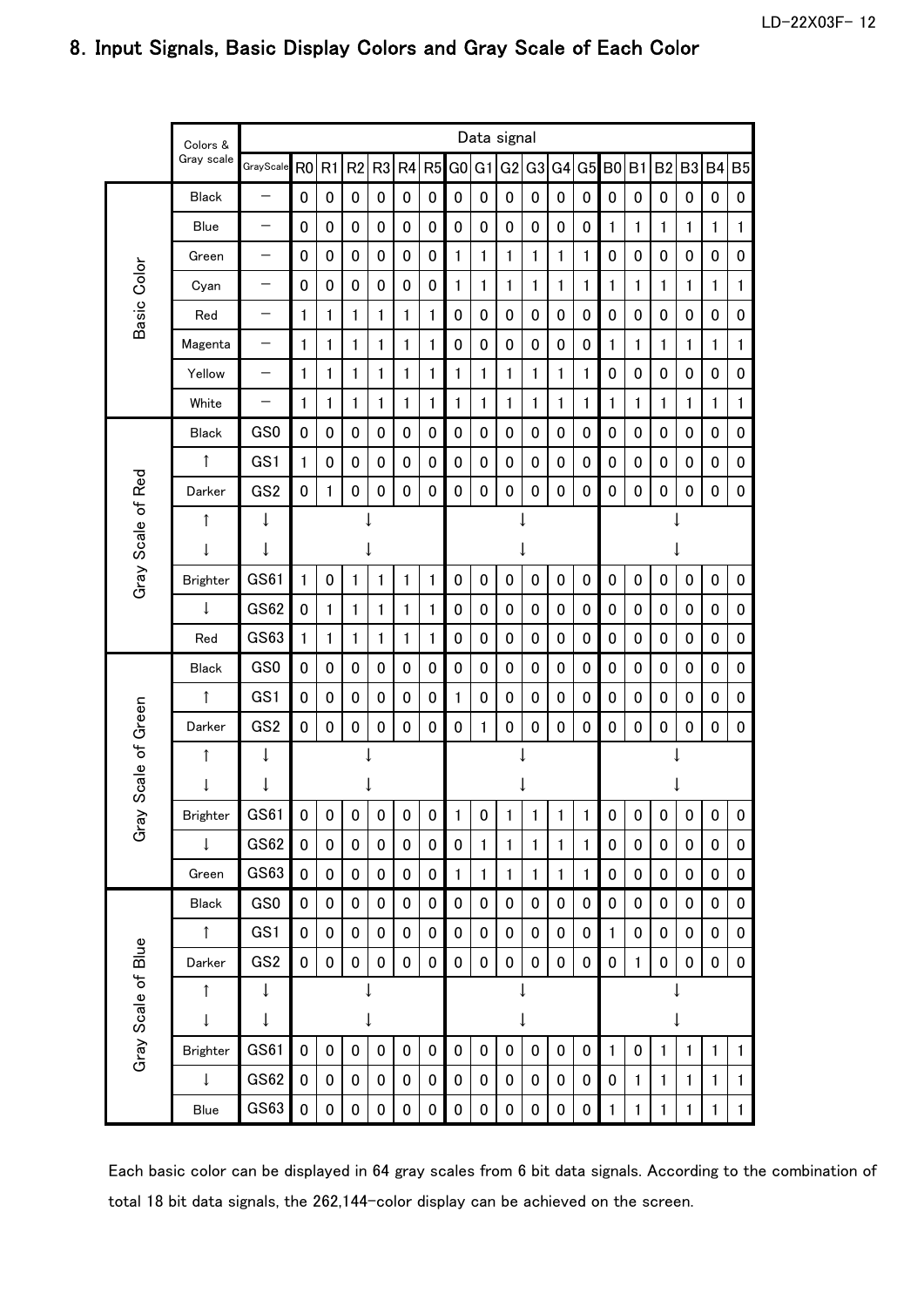## 9.Optical Characteristics

Ta=+25℃, Vcc=+3.3V

|         | Parameter                 | Symbol                   | Condition            | Min.  | Typ.  | Max.                     | <b>Unit</b>       | <b>Remark</b> |
|---------|---------------------------|--------------------------|----------------------|-------|-------|--------------------------|-------------------|---------------|
| Viewing | Horizontal                | $\theta$ 21, $\theta$ 22 |                      | 60    | 80    |                          | Deg.              |               |
| angle   | Vertical                  | $\theta$ 11              | CR>10                | 35    | 60    | -                        | Deg.              | $[*1,2,4]$    |
| range   |                           | $\theta$ 12              |                      | 60    | 80    |                          | Deg.              |               |
|         | Contrast ratio            | <b>CR</b>                | optimized angle      | 500   | 800   |                          |                   | $*2,4]$       |
|         | Response Time White Black | $\tau$ r + $\tau$ d      |                      | —     | 30    | -                        | ms                | $*3,4]$       |
|         | Chromaticity of           | Wx                       |                      | 0.255 | 0.305 | 0.355                    |                   |               |
| White   |                           | Wy                       |                      | 0.275 | 0.325 | 0.375                    |                   |               |
|         | Chromaticity of           | Rx                       |                      | -     | 0.560 | -                        |                   |               |
|         | Red                       | Ry                       |                      |       | 0.330 |                          |                   | $(*4)$        |
|         | Chromaticity of           | Gx                       | $\theta = 0^{\circ}$ |       | 0.335 |                          |                   |               |
|         | Green                     | Gy                       |                      | —     | 0.595 | -                        |                   |               |
|         | Chromaticity of           | Bx                       |                      |       | 0.155 | $\overline{\phantom{0}}$ |                   |               |
|         | <b>Blue</b>               | <b>By</b>                |                      |       | 0.115 |                          |                   |               |
|         | Luminance of white        | $Y_{L1}$                 |                      | 350   | 450   |                          | cd/m <sup>2</sup> | $(*4)$        |
|         | White Uniformity          |                          |                      |       |       | 1.33                     |                   | $*5]$         |

※The measurement shall be executed 30 minutes after lighting at rating.

 The optical characteristics shall be measured in a dark room or equivalent state with the method shown in Fig.2 below.



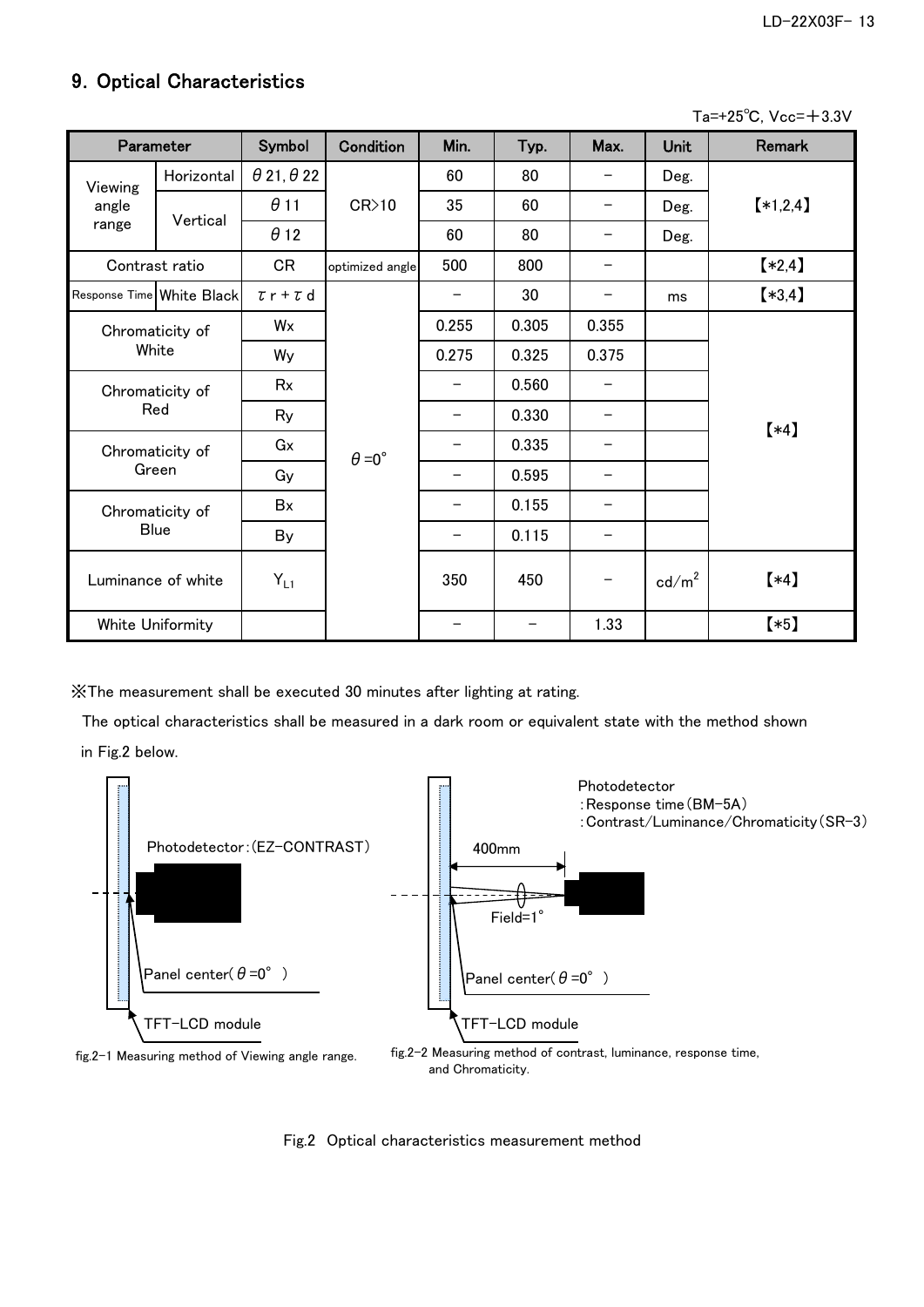

【\*2】Definition of contrast ratio:

The contrast ratio is defined as the following. Contrast  $(CR) =$  Luminance with all pixels white Luminance with all pixels black

【\*3】Definition of response time:

The response time is defined as the following figure and shall be measured by switching the input signal for "black" and "white".



【\*4】This shall be measured at center of the screen. 200 400 600 pixel 【\*5】Definition of white uniformity: White uniformity is defined as the following with five measurements.  $(1 \sim 5)$  150 450 pixel 300  $\left( 2\right)$ 5 1 ์ 3 4  $\delta_w = \frac{\text{Maximum luminance of 5 points}((\text{1}) \sim \textcircled{5})}{\sigma_w}$ . Maximum luminance of 5 points( $(\hat{O} \sim \textcircled{5})$ ).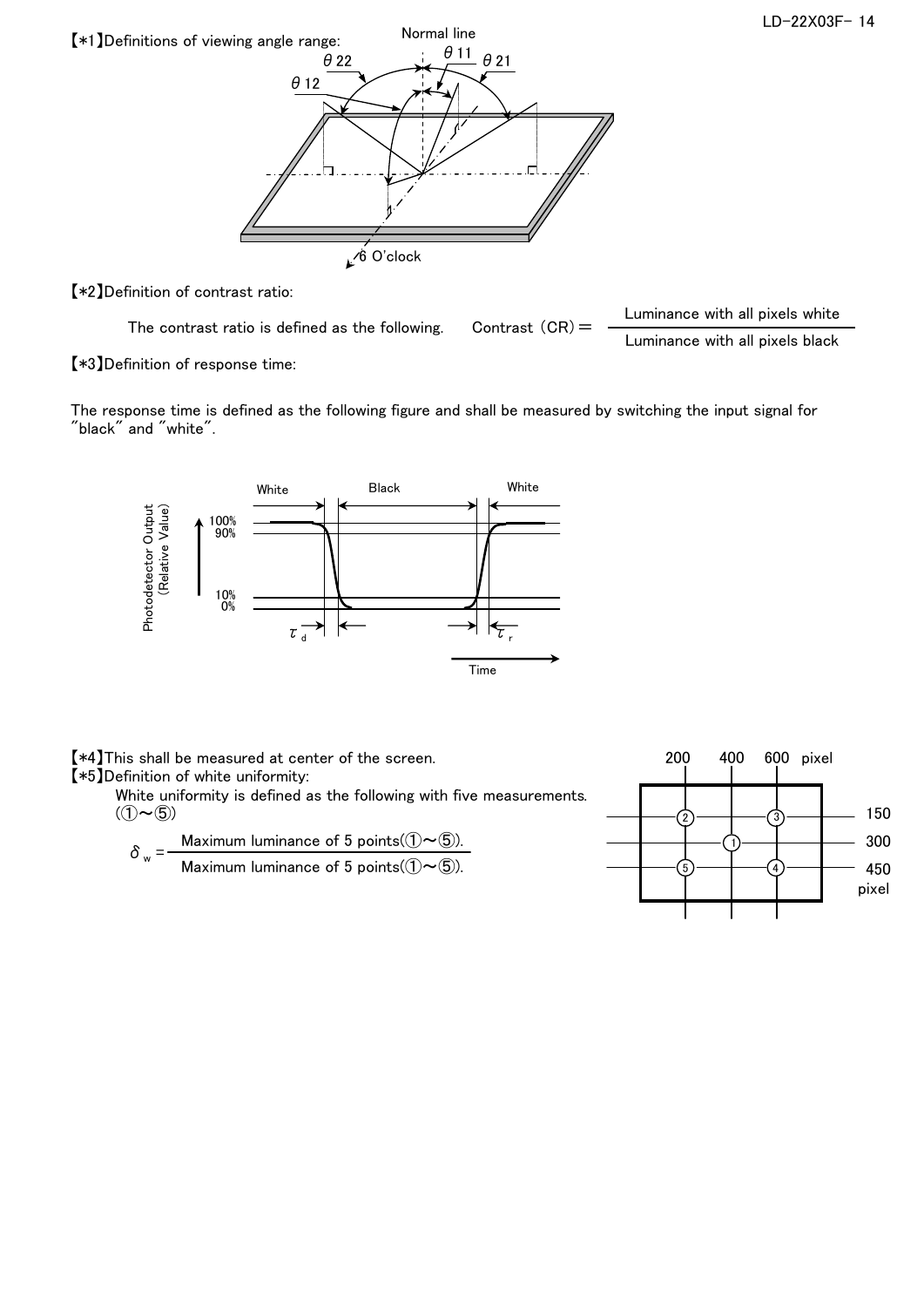## 10. Handling Precautions

- a ) Be sure to turn off the power supply when inserting or disconnecting the cable.
- b ) Since the front polarizer is easily damaged, pay attention not to scratch it.
- c ) Wipe off water drop immediately. Long contact with water may cause discoloration or spots.
- d ) When the panel surface is soiled, wipe it with absorbent cotton or other soft cloth.
- e ) Since the panel is made of glass, it may break or crack if dropped or bumped on hard surface. Handle with care.
- f ) Since CMOS LSI is used in this module, take care of static electricity and injure the human earth when handling. Observe all other precautionary requirements in handling components.
- g ) Since there is a circuit board in the module back, stress is not added at the time of a design assembly. Please make it like. If stress is added, there is a possibility that circuit parts may be damaged.
- h ) It causes an irregular display and the defective indication, etc., when always put constant pressure on the back of the module.

Please do not make the structure to press the back of the module.

- i ) Do not expose the LCD panel to direct sunlight. Lightproof shade etc. should be attached when LCD panel is used under such environment.
- j ) Connect GND to stabilize against EMI and external noise.
- k ) When handling LCD modules and assembling them into cabinets, please avoid that long-terms storage in the environment of oxidization or deoxidization gas and the use of such materials as reagent, solvent, adhesive, resin, etc. which generate these gasses, may cause corrosion and discoloration of the modules. Do not use the LCD module under such environment.
- l ) When the module is installed, please take care not to pull and to hang LED\_FFC.
- m ) Liquid crystal contained in the panel may leak if the LCD is broken. Rinse it as soon as possible if it gets inside your eye or mouth by mistake.
- n ) Be careful when using it for long time with fixed pattern display as it may cause accidential image.
- o ) Adjusting volume have been set optimally before shipment, so do not change any adjusted value. If adjusted value is changed, the specification may not be satisfied.
- p) If a minute particle enters in the module and adheres to an optical material, it may cause display non-uniformity issue, etc. Therefore, fine-pitch filters have to be installed to cooling and inhalation hole if you intend to install a fan.
- q) An abnormal display by changing in quality of the polarizing plate might occur regardless of contact or no contact to the polarizing plate, because of epoxy resin (amine system curing agent) that comes out from the material and the packaging material used for the set side, the silicon adhesive (dealcoholization system and oxime system), and the tray blowing agents (azo-compound), etc. Please confirm adaptability with your employed material.
- r) The polarizer surface on the panel is treated with Anti-Glare for low reflection. In case of attaching protective board over the LCD, be careful about the optical interface fringe etc. which degrades display quality.
- s) Notice : Never take to pieces the module , because it will cause failure. Please do not peel off the Black tape pasted to the product.
- t) When install LCD modules in the cabinet, please tighten with "torque=0.294 $\pm$ 0.02N·m(3.0 $\pm$ 0.2kgf·cm)".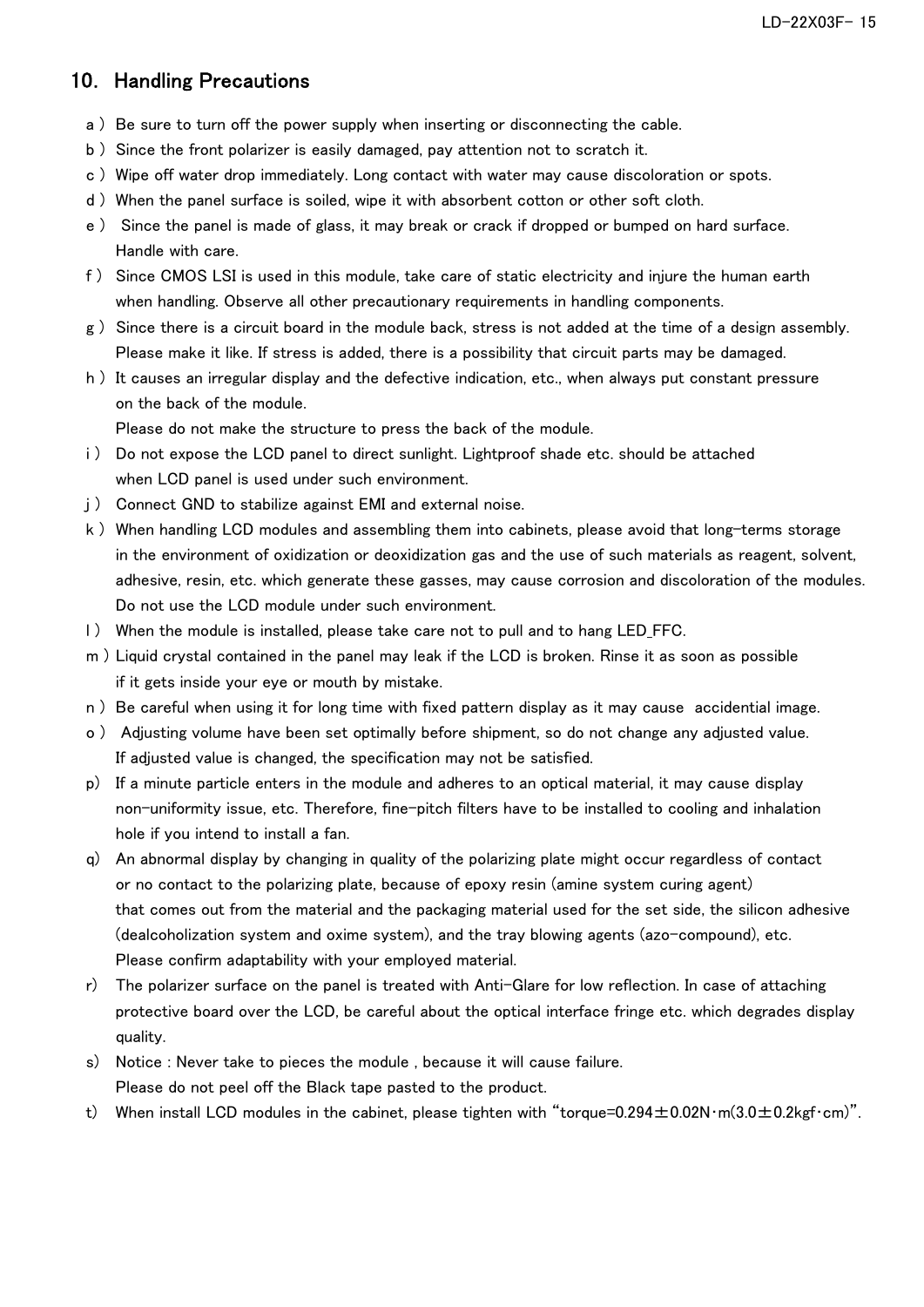## 11. Packing form

| a) Piling number of cartons : | MAX 6 |
|-------------------------------|-------|
| $\cdot$ $\cdot$ $ \cdot$      |       |

b) Package quantity in one carton: 20pcs

c) Carton size(TYP):  $517mm(W) \times 432mm(D) \times 347mm(H)$ 

d) Total mass of one carton filled with full modules(20pcs): 14kg

## 12. Reliability test items

|               | No.            | Test item                                             | Conditions                                                                                                                                                                                                       | <b>Remark</b> |
|---------------|----------------|-------------------------------------------------------|------------------------------------------------------------------------------------------------------------------------------------------------------------------------------------------------------------------|---------------|
|               | 1              | High temperature<br>storage test                      | Ambient temperature 80°C 240H                                                                                                                                                                                    | [Note1]       |
|               | $\overline{2}$ | Low temperature<br>strage test                        | Ambient temperature $-30^{\circ}$ C 240H                                                                                                                                                                         | [Note1]       |
|               | 3              | High temperature<br>& high humidity<br>operation test | Ambient temperature 40°C, Humidity 95% RH 240H<br>(No condensation.)                                                                                                                                             | [Note1]       |
|               | 4              | High temperature<br>operation test                    | Panel surface 80°C 240H                                                                                                                                                                                          | [Note1]       |
|               | 5              | Low temperature<br>operation test                     | Ambient temperature $-30^{\circ}$ C 240H                                                                                                                                                                         | [Note1]       |
| $\Delta 5$    | 6              | Vibration test<br>(non-operating)                     | $<$ Sin wave $>$<br>Frequency: $10 \sim 57$ Hz $\diagup$ Vibration width (one side): 0.076mm<br>:57 $\sim$ 500Hz $\angle$ Gravity:9.8m/s2<br>Sweep time: 11 minutes<br>Test period : $3H(X, Y, Z)$ direction 1H) | [Note1]       |
| $\triangle 5$ |                | Shock test<br>(non-operating)                         | Max. gravity: 490m/s2 Pulse width: 11ms<br>Direction: $\pm$ X, $\pm$ Y, $\pm$ Z Test period: 1time $\angle$ 1 direction                                                                                          | [Note1]       |
|               | 8              | Thermal shock test                                    | $-30^{\circ}$ C[0.5h] $\sim$ 80 $^{\circ}$ C[0.5h] $\angle$ 50cycles                                                                                                                                             | $[$ Note1 $]$ |

【Note1】 Under the display quality test conditions with normal operation state, these shall be no change which may affect practical display function. (normal operation state: Temperature:15~35°C,

Humidity:45~75%, Atmospheric pressure:86~106kpa)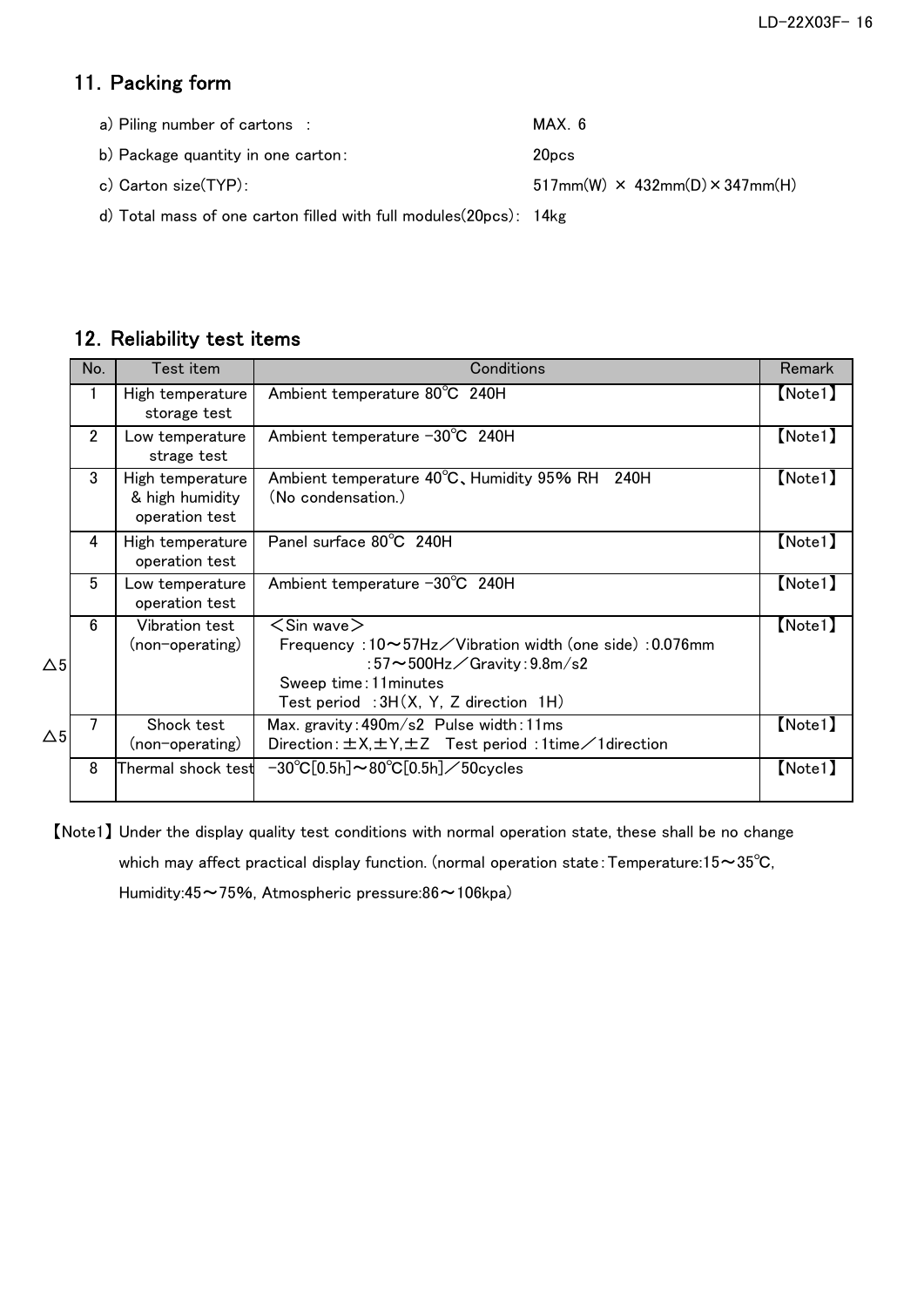## 13.Others

13-1.Lot No Label:

A)Module serial label

The label that displays SHARP · Model No. (LQ121S1LG81) · Lot No. is stuck on the back of the module.



### B)Backlight serial label

The label that displays the model No. and lot No. for the backlight is stuck on the back of the module.



### 13-2. Packing box Label:

on the packing box. Moreover, the display of bar code also applies to this. The label that displays ①Model number( LQ121S1LG81) ②Lot number ③Quantity of module is stuck



A right picture is written to the packing box of module for the RoHS restriction. ※ R.C.(RoHs Compliance)means these parts have corresponded with the RoHs directive. This module corresponds from the first sample to RoHS Directive.

R.C.

The figure below is written under the SHARP logo of the packing box about the production country.



#### 13-3. The ozone-depleting substances is not used.

13-4. If any problem occurs in relation to the description of this specification , it shall be resolved through discussion with spirit of cooperation.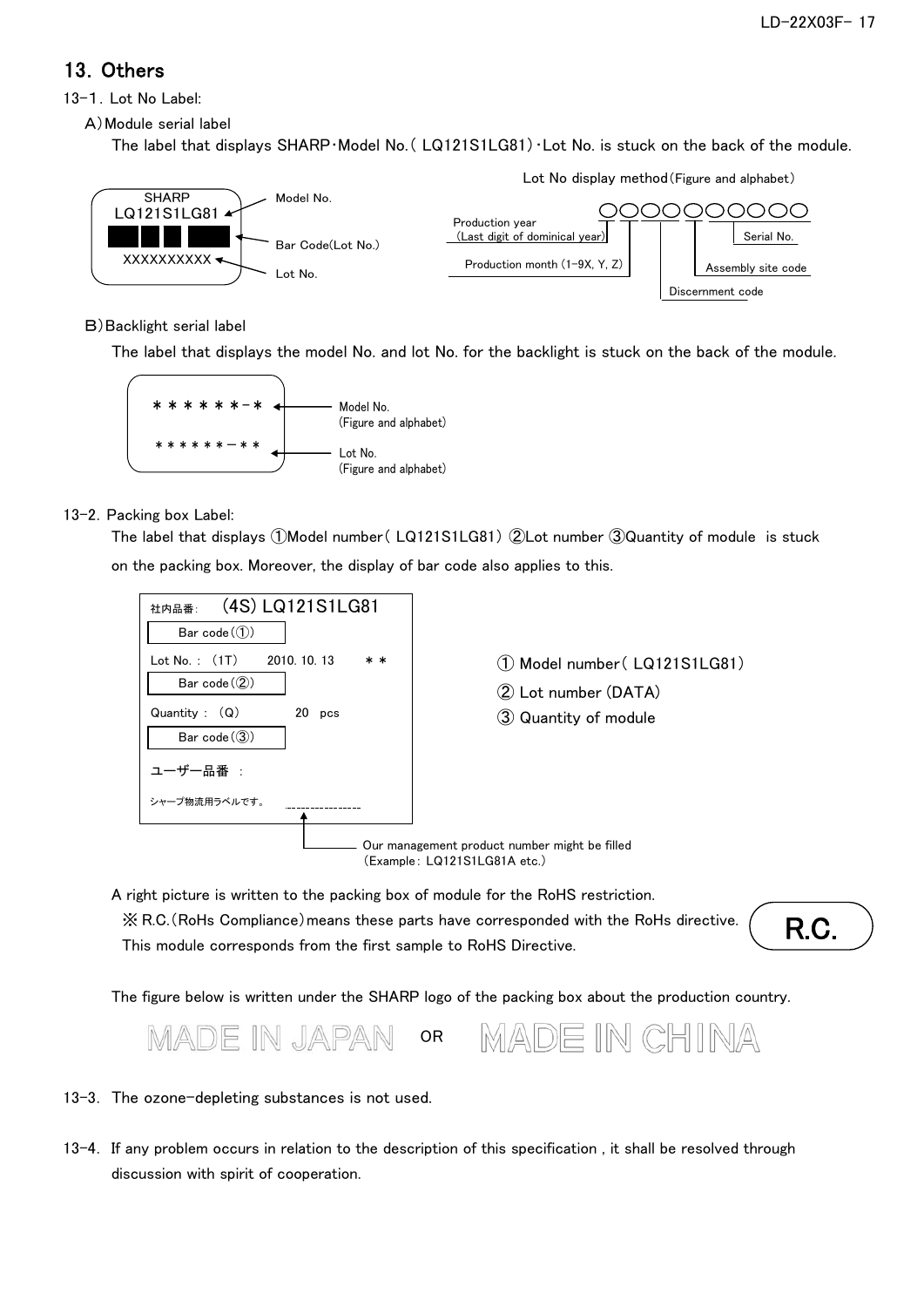### 14. Storage conditions

Environmental condition range of storage temperature and humidity

Temperature 0 to 40 degrees Celsius

Relative humidity 95% and below

【Note】Please refer below as a mean value of the environmental conditions.

Summer time temperature 20 to 35 degrees Celsius humidity , 85% and below

Winter time temperature 5 to 15 degrees Celsius humidity , 85% and below

Please maintain within 240 hours of accumulated length of storage time, with conditions of 40 degrees Celsius and room humidity of 95%.

#### Direct sun light

Please keep the product in a dark room or cover the product to protect from direct sun light.

Atmospheric condition

Please refrain from keeping the product with possible corrosive gas or volatile flux.

Prevention of dew

Please store the product carton either on a wooden pallet or a stand / rack to prevent dew.

Do not place directly on the floor. In addition, to obtain moderate ventilation in between the pallet's top and bottom surfaces, pile the cartons up in a single direction and in order.

Please place the product cartons away from the storage wall.

#### Storage period

Within above mentioned conditions, maximum storage period should be one year.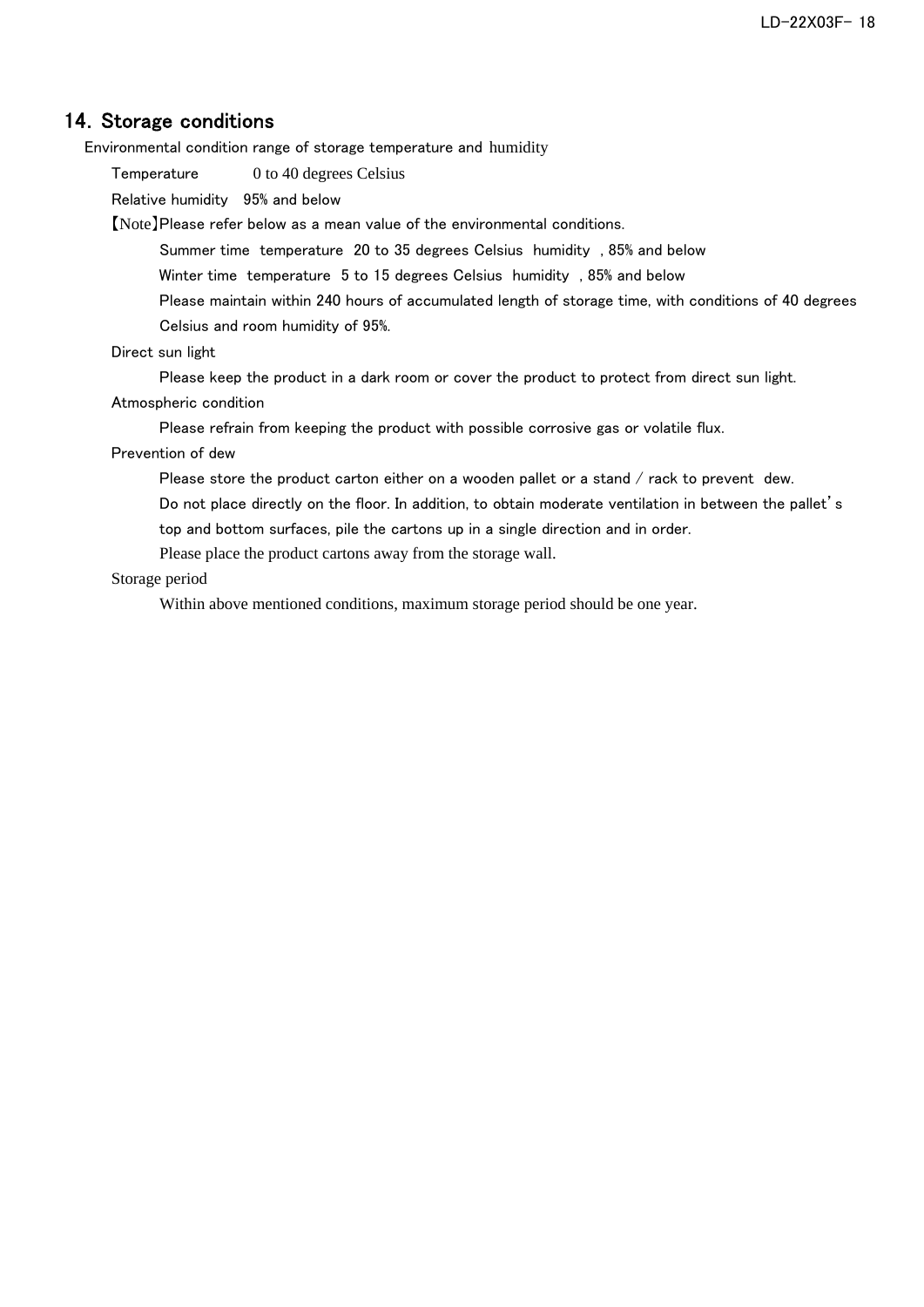

1) TOLERANCE X-DIRECTION A: 1, 5±0, 8 2) TOLERANCE Y-DIRECTION B: 1, 5±0, 8 3) OBLIQUITY OF DISPLAY AREA IC-DI<0.8

PIN LAYOUT

 $\overline{z}$ 

VDD.

 $\overline{\mathbf{3}}$ 

GND

 $\overline{4}$ 

 $GND$ 

 $\overline{\phantom{0}}$ 

**XSTABY** 

 $6$ 

**VBR** 

 $\overline{1}$ 

VDD